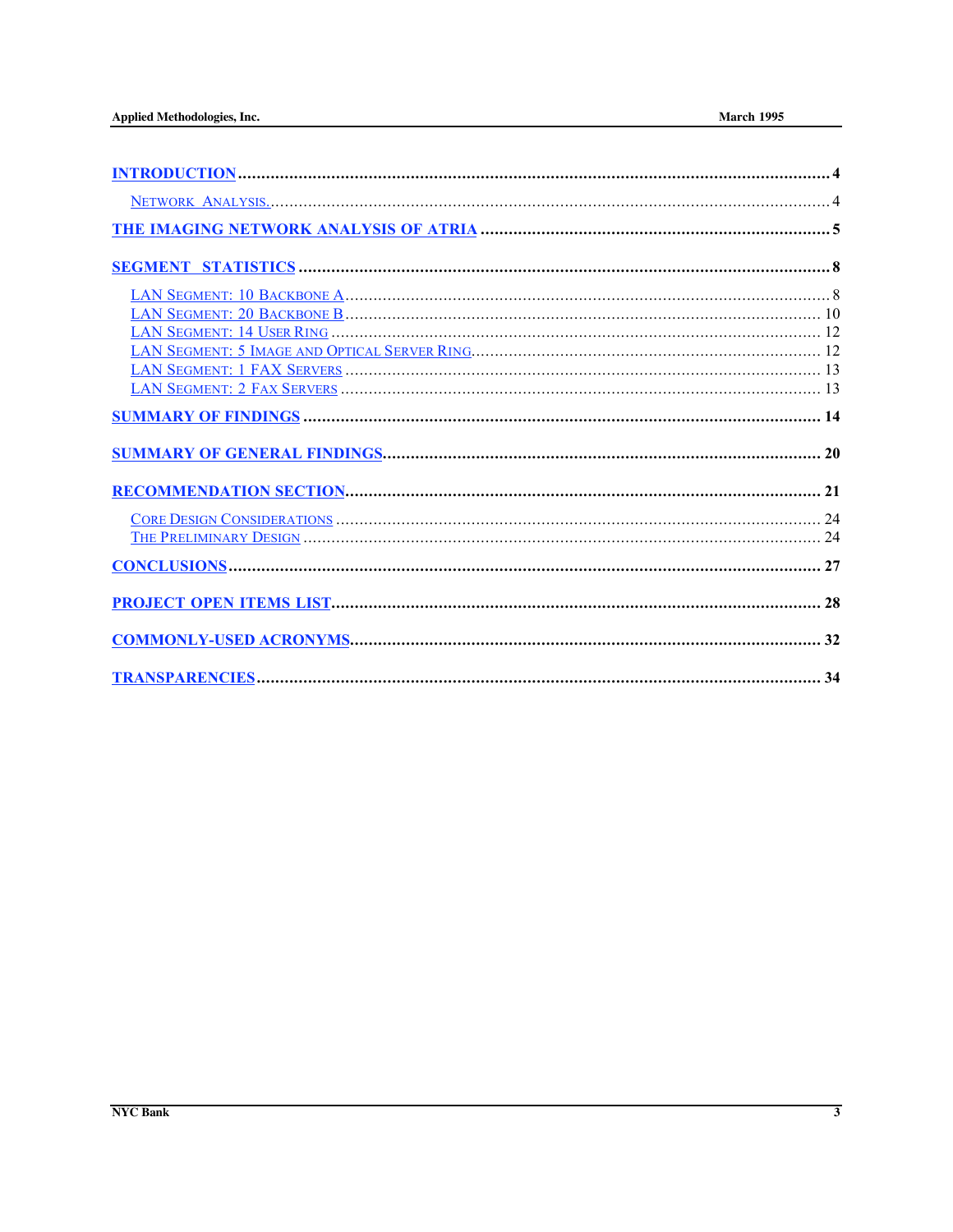#### *Introduction*

#### *Network Analysis.*

This Network Analysis report is to provide management at NYC Bank a current operational and capacity state of the Sigma Imaging network located at Atria 900 Stewart Ave. This information will be used to assist the NYC Bankand APPLIED METHODOLOGIES, INC.Management in making appropriate decisions relating to supporting the existing imaging application at Atria.

This report will provide the following information:

- Utilization of the Rings where imaging components reside
- Operational trends
- Utilization trends
- Traffic analysis
- Protocol analysis
- General Findings
- Recommendations
- Design considerations
- Functional design
- Project Open Items list

*Note: It is beyond the scope of this document to discuss the attributes of the infrastructure. The reader should be familiar with the infrastructure and the appropriate network components associated.*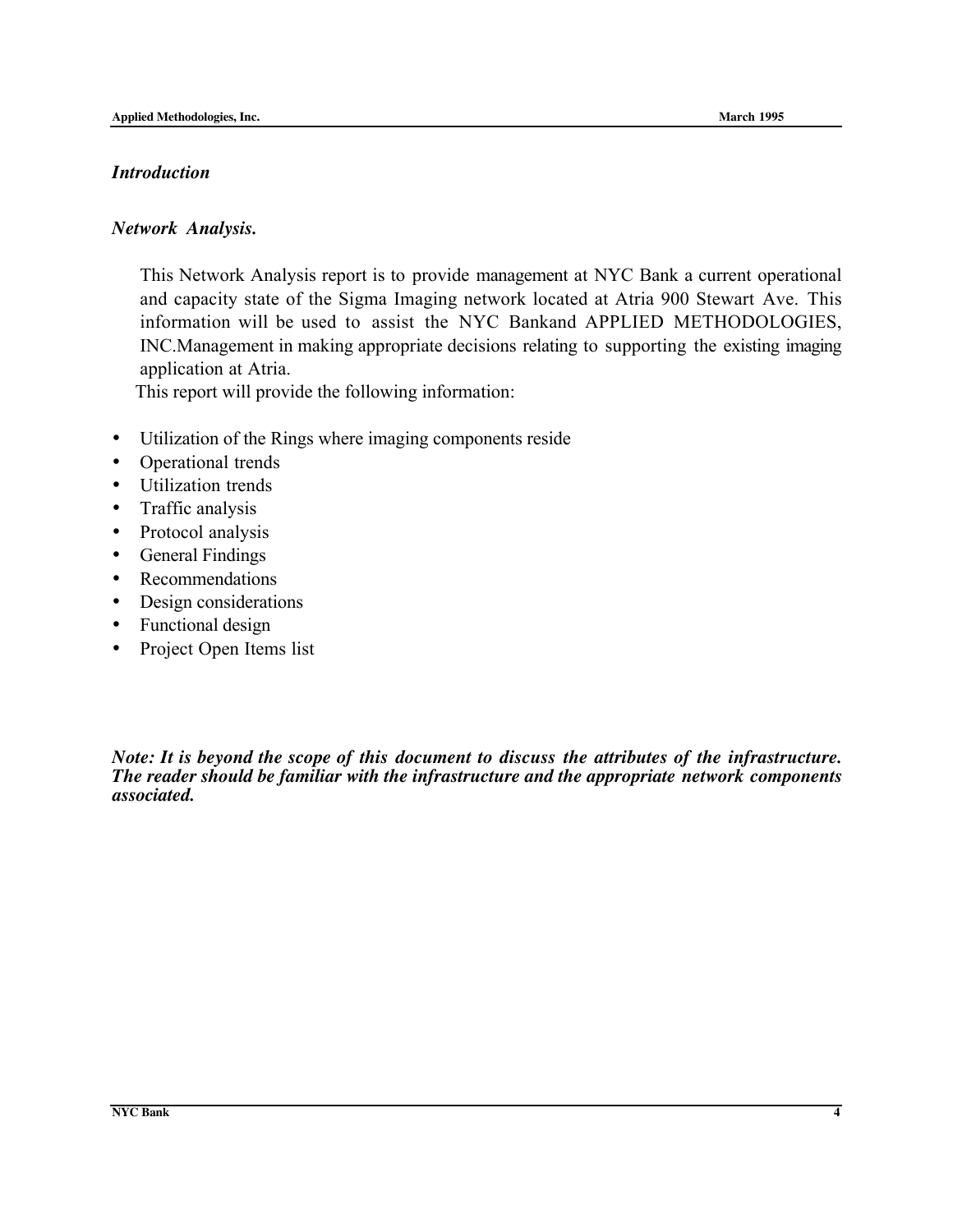#### *The Imaging Network Analysis of Atria*

The imaging system at Atria comprises of the following components.

**Image and routing server Fax servers Optical archive server Image workstations**

It is beyond the scope of this document to discuss the details of these components.

The following illustration shows the relative distribution of these components in Atria's network infrastructure. The current infrastructure supports various types of Files Servers as well as users. This infrastructure is based on multiple Token Ring segments linked together with bridges. The bridges are configured for Source Route Transparent Bridging and Spanning Tree is enabled. There are seventeen rings connected to two backbone rings. The network is represented logically as one flat network. Upper layer (layer three) protocols are transparently bridged across the network. There is only one network address for the entire network so no routing at the network layer is required.

The following illustration only represents the rings associated with the imaging components. Not all rings are represented.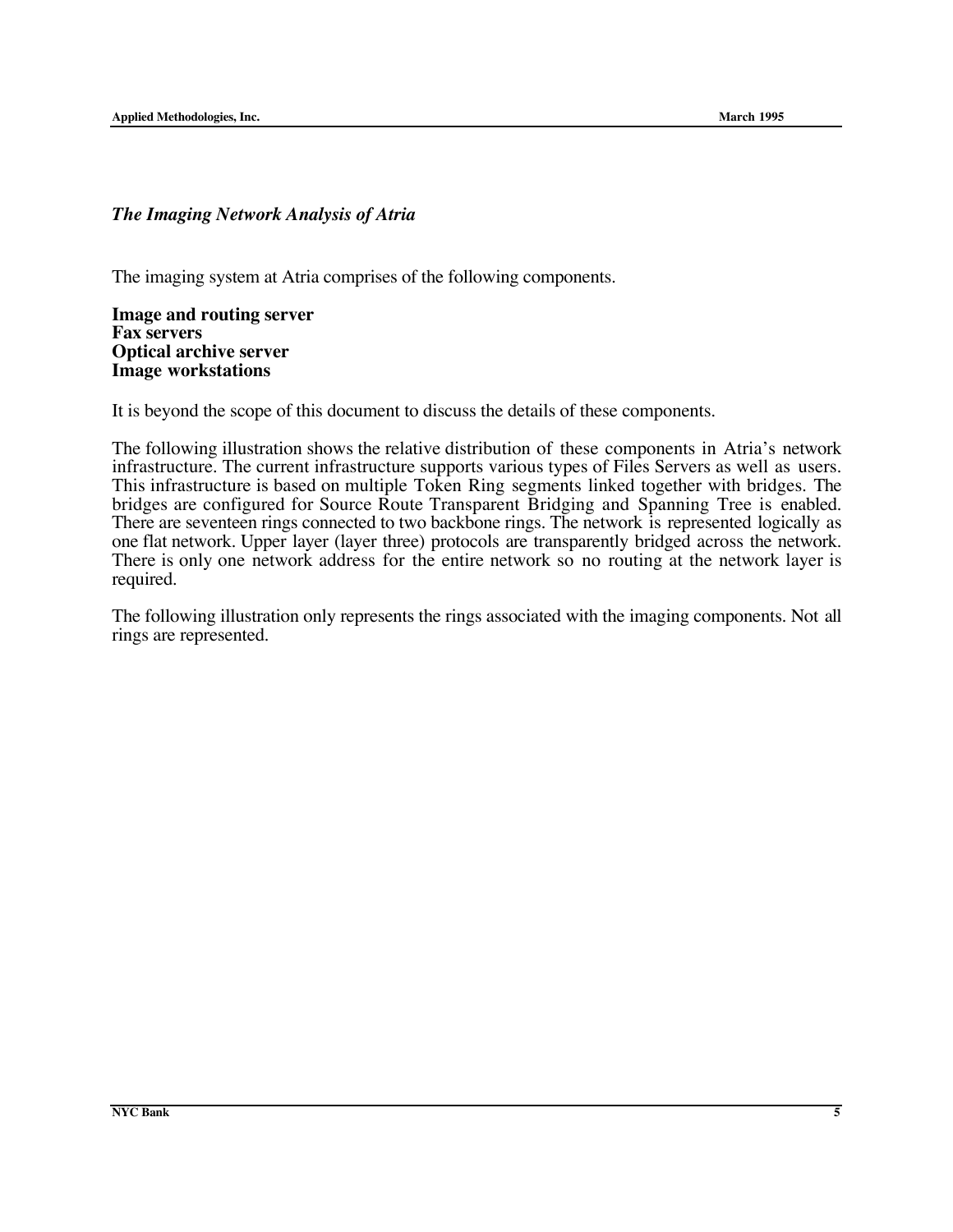$\mathbf{r}$ 

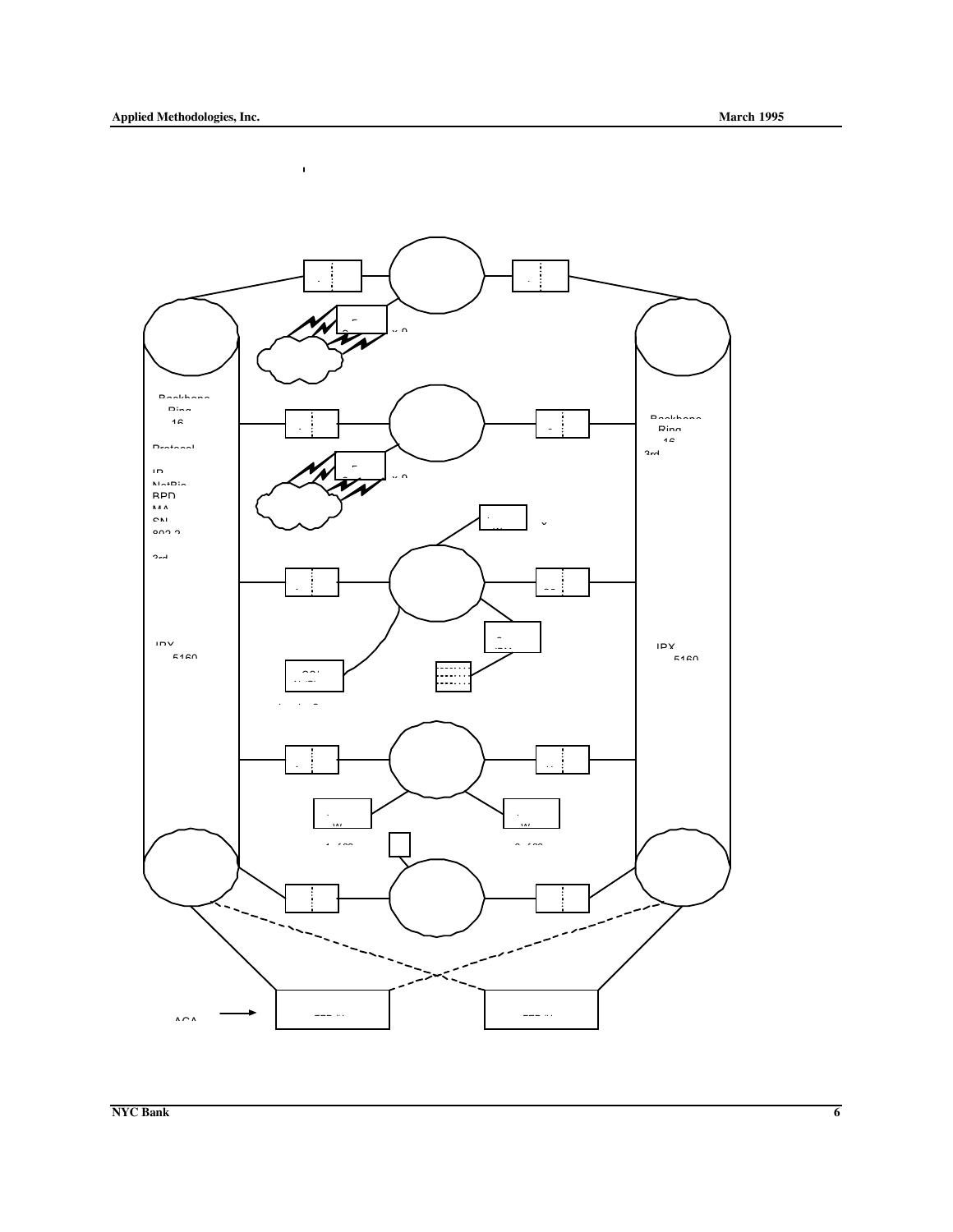The ring breakdown is as follows:

| <b>Ring #1 3rd Floor West:</b> | <b>Fax Servers reside</b>          |
|--------------------------------|------------------------------------|
| Ring #2 3rd Floor West:        | <b>Fax Servers reside</b>          |
| Ring #5 3rd Floor East:        | <b>Imaging and Optical Servers</b> |
| Ring #14 4th Floor East:       | <b>User Imaging workstations</b>   |

The following protocols were detected on the network:

**IPX/SPX SNA NetBios TCP/IP SNAP LLC2 BPDU 802.5**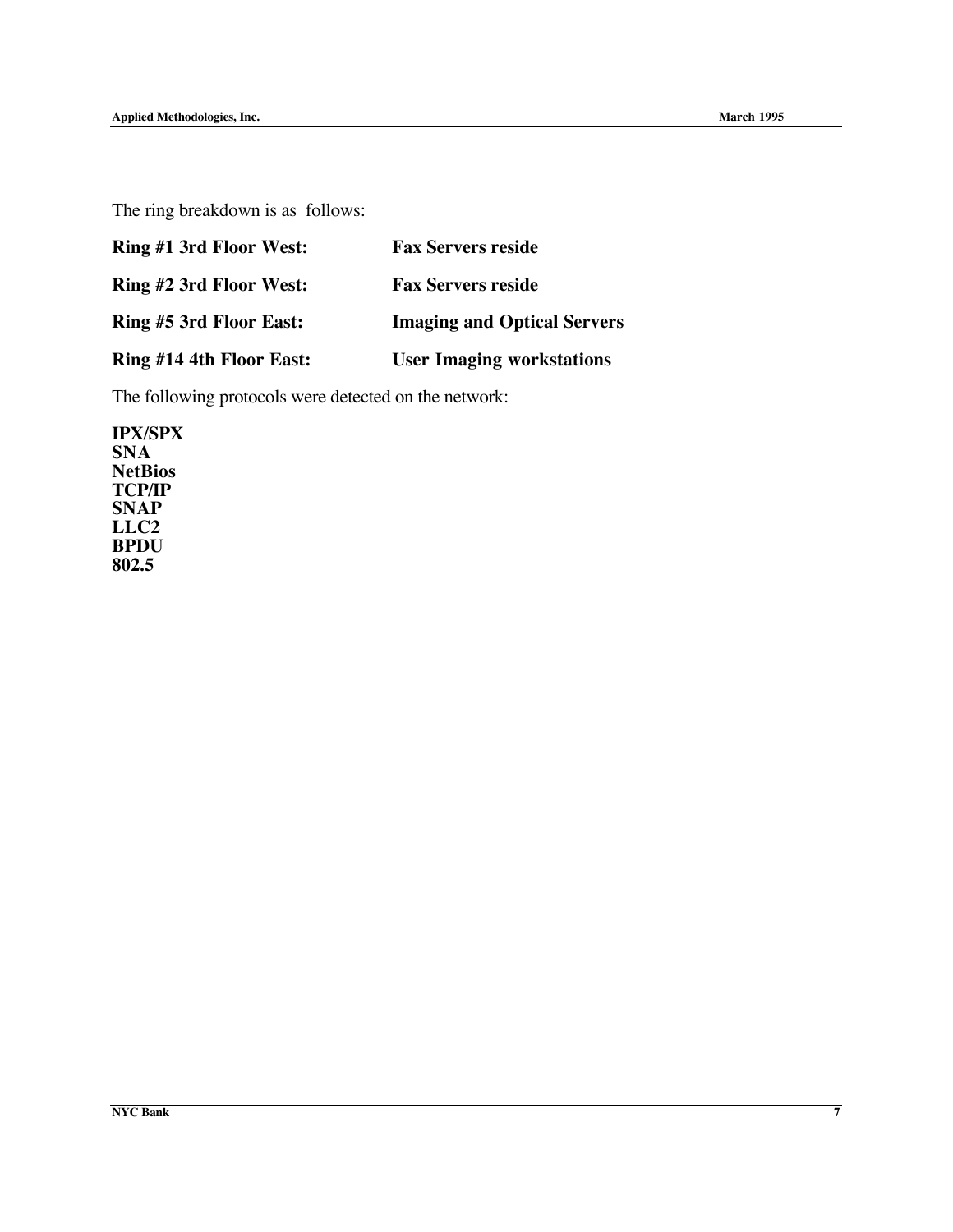## *Segment Statistics*

| measurements.                                    | <b>Rings:</b>     |                                            | 1, 2, 5, 10, 20 and 14.                          | The following ring segments were analyzed for basic utilization and functional |
|--------------------------------------------------|-------------------|--------------------------------------------|--------------------------------------------------|--------------------------------------------------------------------------------|
| LAN Segment: 10 Backbone A<br>Synoptics 3000 HUB |                   |                                            |                                                  |                                                                                |
| Snapshot period:                                 | $30 \text{ min.}$ |                                            | $3/14/95$ 10:40 am                               |                                                                                |
| Resources on Segment:                            |                   |                                            | Bridges and FEPs                                 |                                                                                |
| Average wire utilization:                        |                   |                                            | 5%                                               |                                                                                |
| Peak wire utilization:<br>Top Talker:            |                   |                                            | 20%<br>400060080500                              |                                                                                |
| Protocols detected:                              |                   |                                            | IPX, SPX, RIP, SAP, SNA,                         | MAC, IP, 802.2, SNAP, BPDU                                                     |
| Protocol Utilization:                            |                   |                                            | IPX<br><b>NetBios</b><br><b>SNA</b><br>Remaining | 48%<br>20%<br>21%<br>11%                                                       |
| Logical IPX Network address:                     |                   |                                            | 51603                                            |                                                                                |
| <b>Token Ring Rotation Time:</b>                 |                   |                                            | 20800 nanoseconds                                |                                                                                |
| Estimated Ring length:                           |                   |                                            | Feet $(+/- 200)$<br>Meters:                      | 9117<br>2779                                                                   |
| Packet statistics                                |                   |                                            |                                                  |                                                                                |
| <b>SNA</b>                                       |                   | MAX. Frames/second:<br>Avg. Frames/second: |                                                  | 10<br>1                                                                        |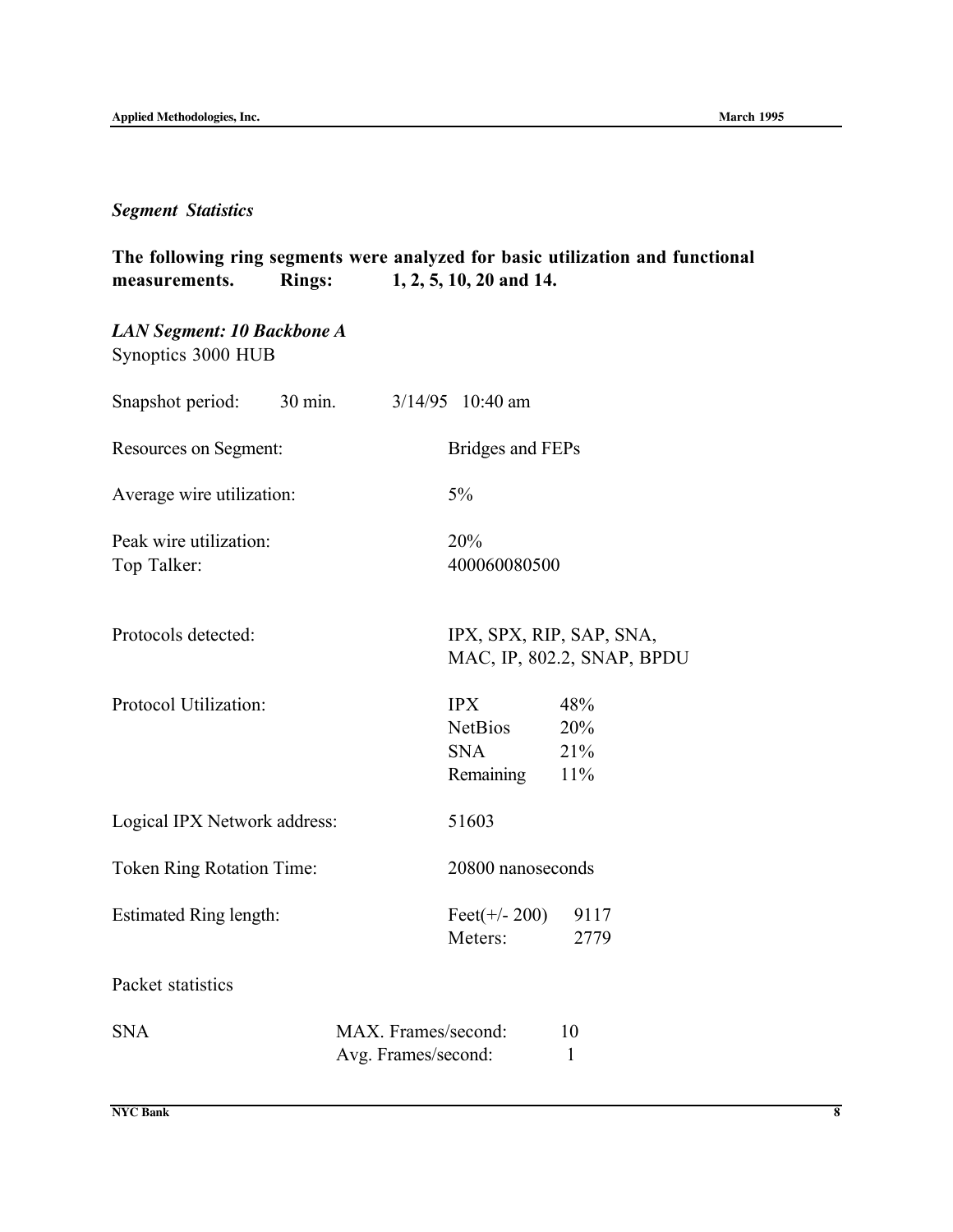| <b>MAC</b> Frames                           | Max. Frames/second: | 22   |
|---------------------------------------------|---------------------|------|
|                                             | Avg. Frames/second: | 3    |
| NetWare                                     | Max. Frames/second: | 2047 |
|                                             | Avg. Frames/second: | 300  |
| Broadcasts:                                 | MAX. Frames/second: | 37   |
| global                                      | Avg. Frames/second: | 2    |
| Frame Sizes:                                |                     |      |
| (All Frame size integers measured in Bytes) |                     |      |
| <b>SNA</b>                                  | Max. Frame size:    | 44   |
|                                             | Avg. Frame size:    | 33   |
| NetWare                                     | Max. Frame size:    | 443  |

Avg. Frame size: 168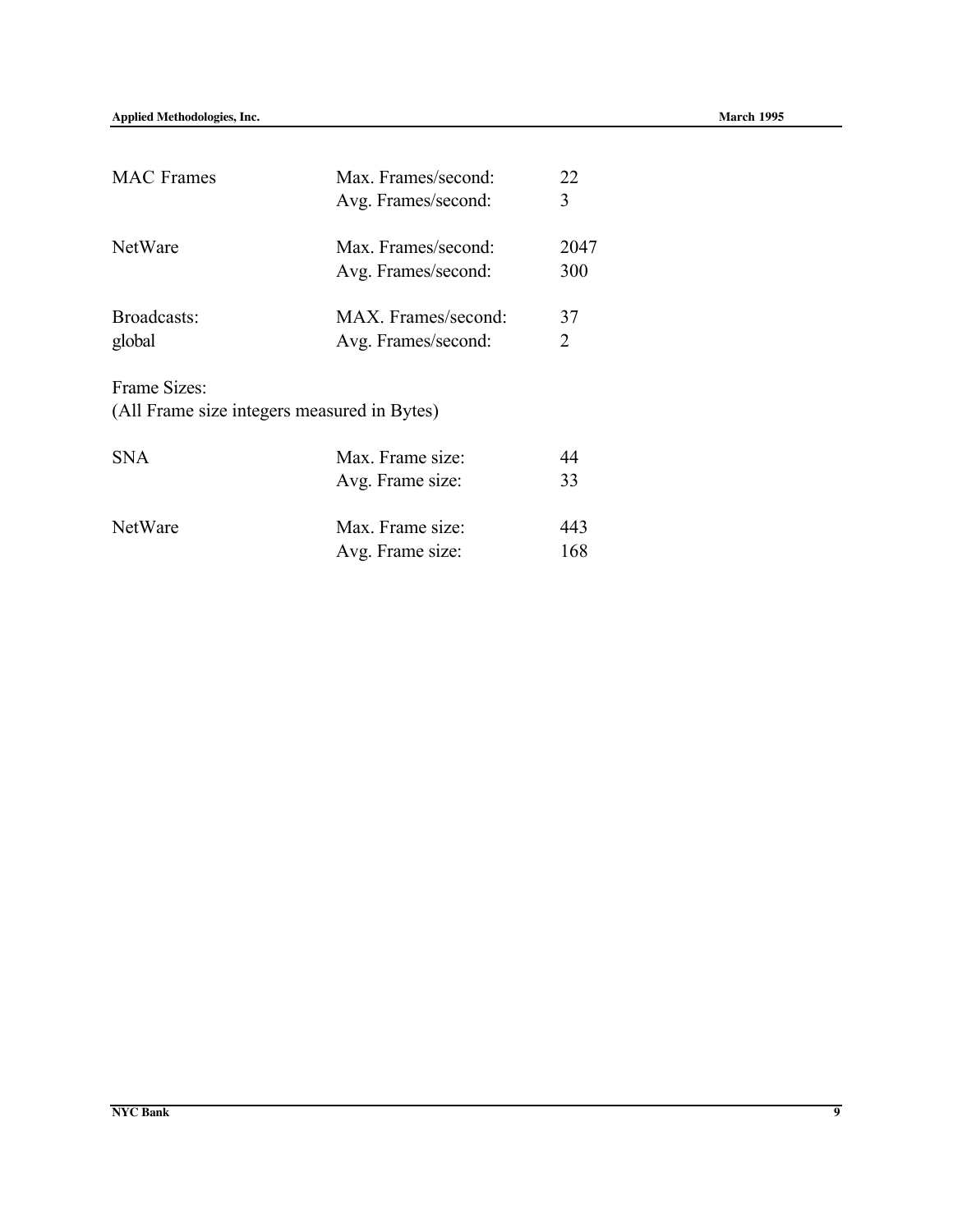## *LAN Segment: 20 Backbone B* Synoptics 3000 HUB

| Snapshot period: 30 min. 3/14/95 2:45 PM |                                            |                                                         |                                                        |
|------------------------------------------|--------------------------------------------|---------------------------------------------------------|--------------------------------------------------------|
| Resources on Segment:                    |                                            | <b>Bridges and FEPs</b>                                 |                                                        |
| Average wire utilization:                |                                            | 2%                                                      |                                                        |
| Peak wire utilization:<br>Top Talker:    |                                            | 16%<br>4000b5880c00                                     |                                                        |
| Protocols detected:                      |                                            |                                                         | IPX, SPX, RIP, SAP, SNA,<br>MAC, IP, 802.2, SNAP, BPDU |
| Protocol Utilization:                    |                                            | <b>IPX</b><br><b>NetBios</b><br><b>SNA</b><br>Remaining | 53%<br>20%<br>9%<br>18%                                |
| Logical IPX Network address:             |                                            | 51603                                                   |                                                        |
| <b>Token Ring Rotation Time:</b>         |                                            | 20100 nanoseconds                                       |                                                        |
| <b>Estimated Ring length:</b>            |                                            | Feet(+/- 200) 8914<br>Meters:                           | 2717                                                   |
| Packet statistics                        |                                            |                                                         |                                                        |
| <b>SNA</b>                               | MAX. Frames/second:<br>Avg. Frames/second: |                                                         | 12<br>$\mathbf{1}$                                     |
| <b>MAC</b> Frames                        | Max. Frames/second:<br>Avg. Frames/second: |                                                         | 27<br>3                                                |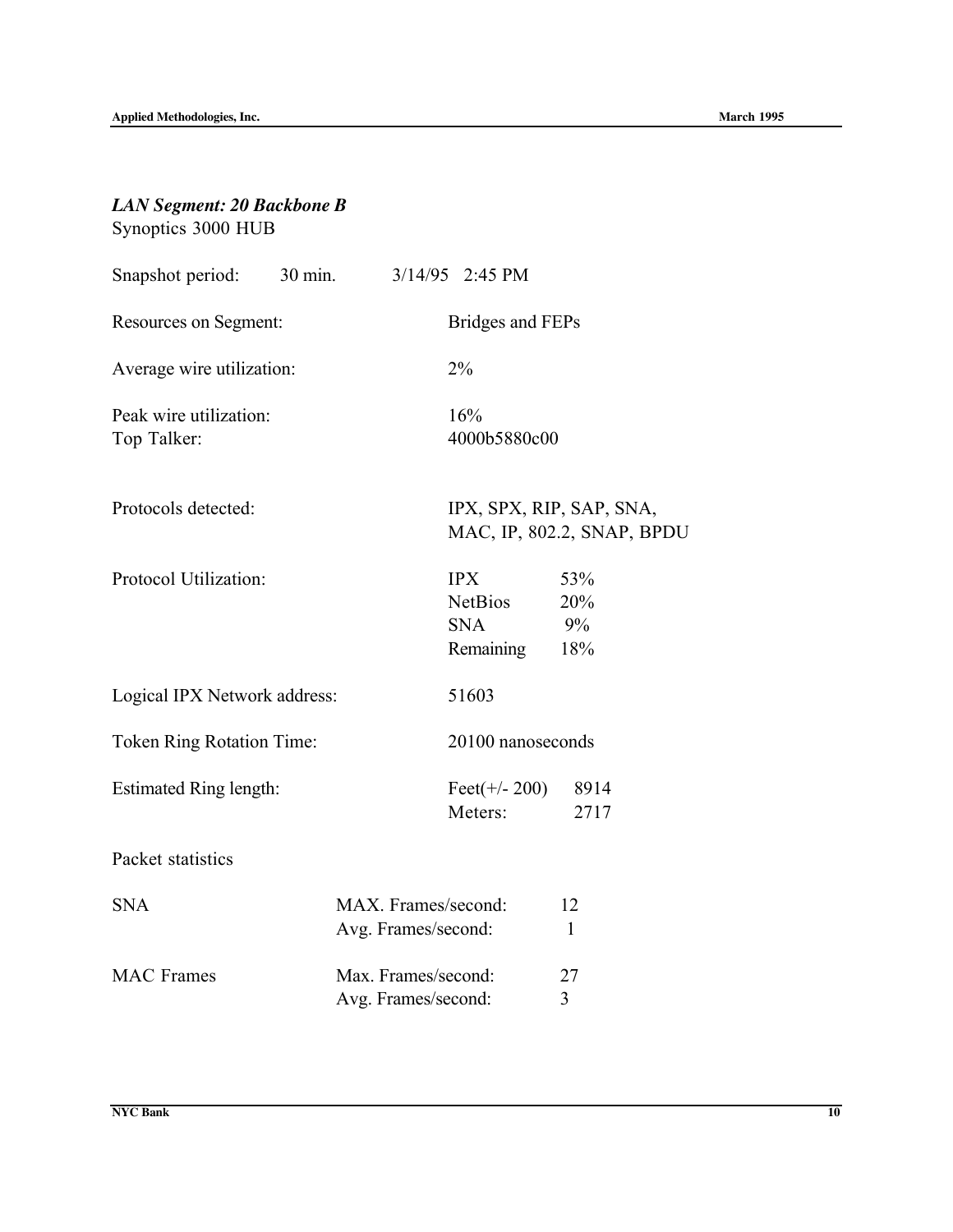| NetWare                                                     | Max. Frames/second:<br>Avg. Frames/second: | 2047<br>300 |
|-------------------------------------------------------------|--------------------------------------------|-------------|
| Broadcasts:<br>global                                       | MAX. Frames/second:<br>Avg. Frames/second: | 32<br>1     |
| Frame Sizes:<br>(All Frame size integers measured in Bytes) |                                            |             |
| <b>SNA</b>                                                  | Max. Frame size:<br>Avg. Frame size:       | 44<br>33    |
| NetWare                                                     | Max. Frame size:<br>Avg. Frame size:       | 846<br>170  |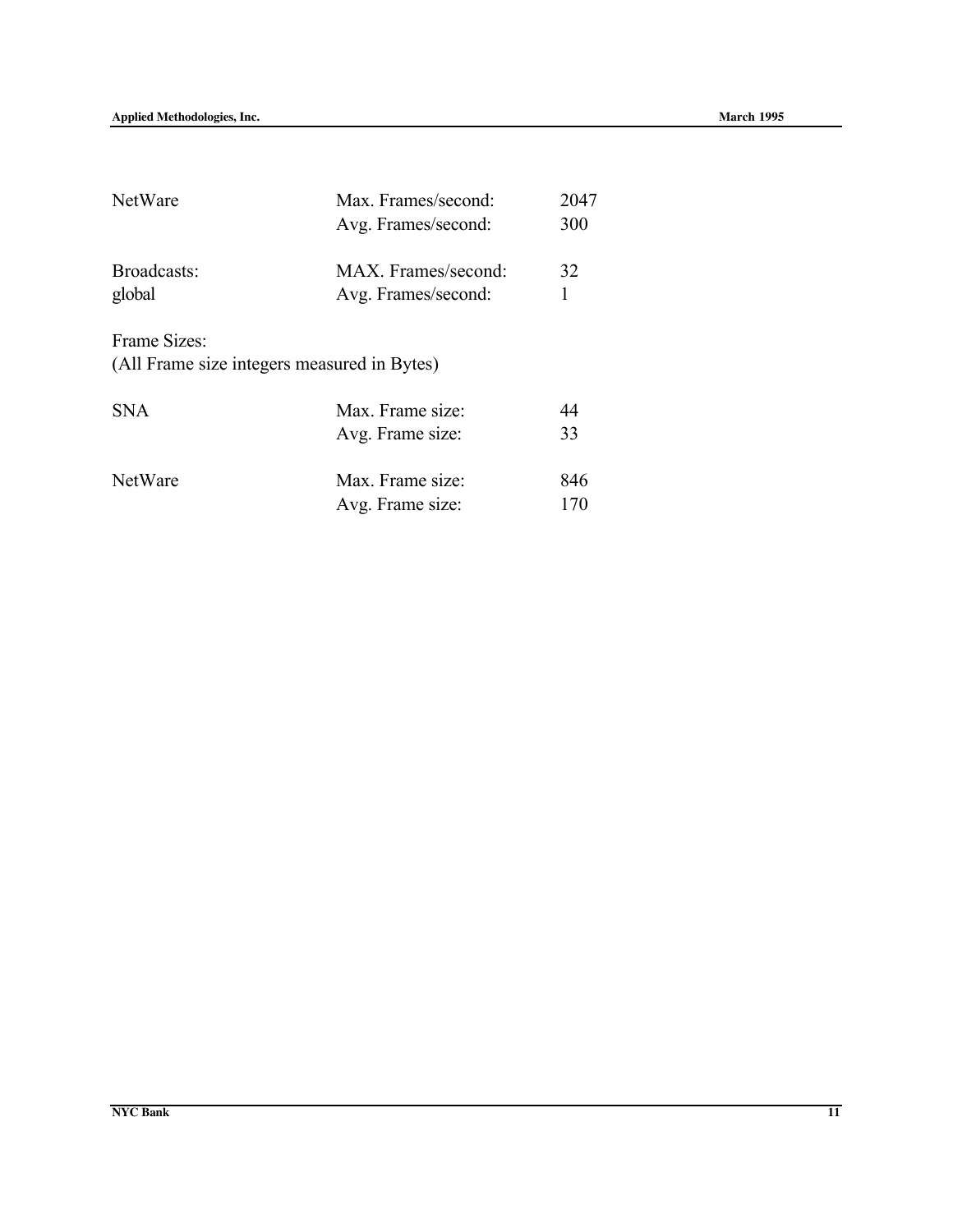## *LAN Segment: 14 User Ring* Synoptics 3000 HUB

| Snapshot period:          | $10 \text{ min}$ . | $3/15/95$ 2:45 PM |                |                               |  |
|---------------------------|--------------------|-------------------|----------------|-------------------------------|--|
| Resources on Segment:     |                    |                   |                | User workstations and Bridges |  |
| Average wire utilization: |                    | $1\%$             |                |                               |  |
| Peak wire utilization:    |                    | 28%               |                |                               |  |
| Protocols detected:       |                    |                   |                | SNA, NetBios and TCP/IP       |  |
| Protocol Utilization:     |                    | <b>SNA</b>        | <b>NetBios</b> | 87%<br>$9\%$                  |  |
|                           |                    |                   | Remaining      | 18%                           |  |

## *LAN Segment: 5 Image and Optical Server Ring* Synoptics 3000 HUB

| Snapshot period:<br>$10 \text{ min.}$ | $3/15/95$ 3:20 PM                                           |
|---------------------------------------|-------------------------------------------------------------|
| Resources on Segment:                 | Imaging, Optical server and Bridges                         |
| Average wire utilization:             | $1\%$                                                       |
| Peak wire utilization:                | 39%                                                         |
| Protocols detected:                   | NetBios, TCP/IP                                             |
| Protocol Utilization:                 | <b>NetBios</b><br>92%<br>TCP/IP<br>$1\%$<br>7%<br>Remaining |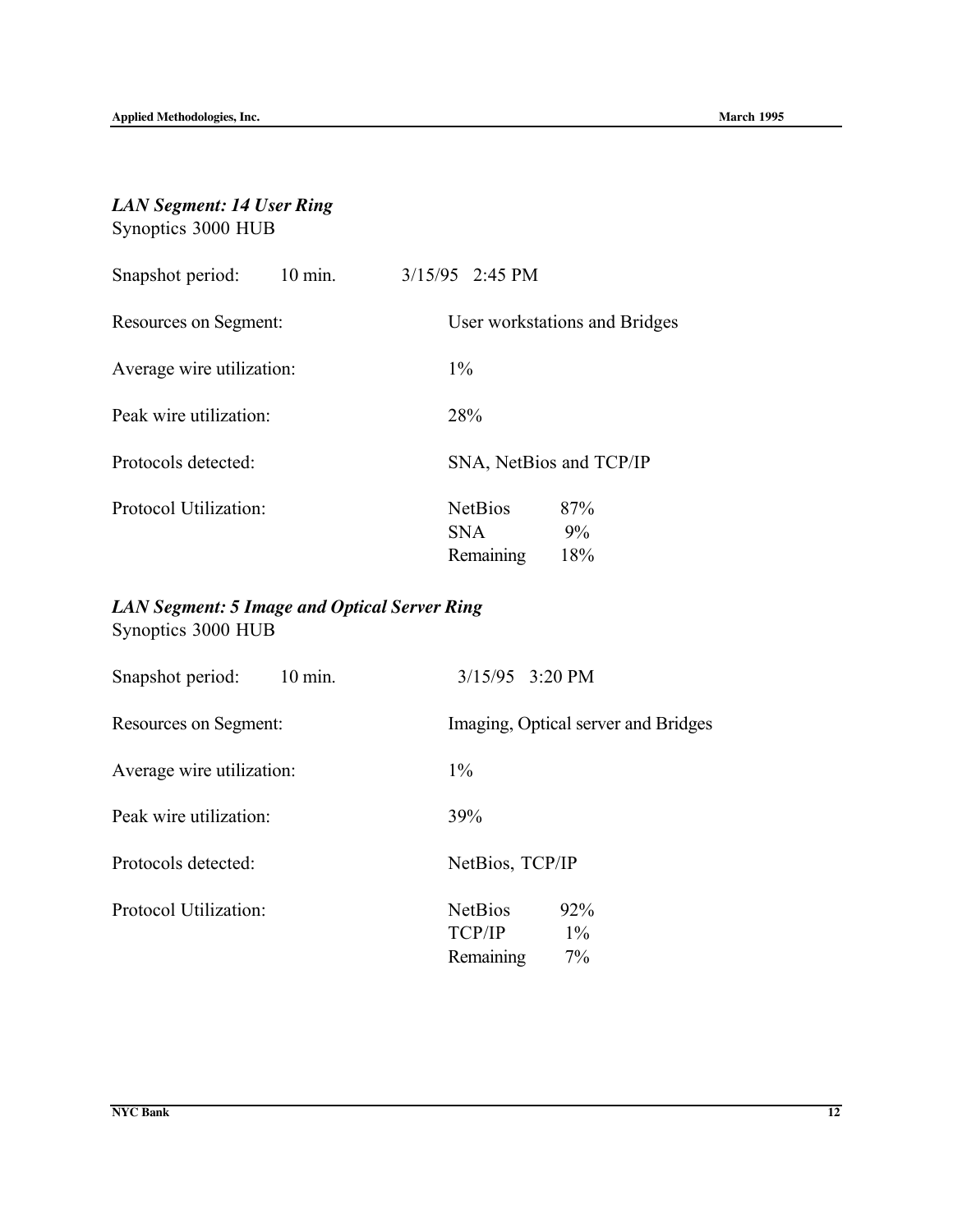## *LAN Segment: 1 FAX Servers* Synoptics 3000 HUB

| 10 min. 3/15/95 3:45 PM<br>Snapshot period:             |                                                                                    |
|---------------------------------------------------------|------------------------------------------------------------------------------------|
| Resources on Segment:                                   | User IPX workstations, Bridges and Imaging Fax<br><b>Servers</b>                   |
| Average wire utilization:                               | $1\%$                                                                              |
| Peak wire utilization:                                  | 21%                                                                                |
| Protocols detected:                                     | IPX, SPX, RIP, SAP, SNA, NetBios<br>MAC, IP, 802.2, SNAP, BPDU                     |
| Protocol Utilization:                                   | <b>NetBios</b><br>70%<br><b>IPX</b><br>11%<br><b>SNA</b><br>6%<br>Remaining<br>13% |
| <b>LAN Segment: 2 Fax Servers</b><br>Synoptics 3000 HUB |                                                                                    |
| $10 \text{ min.}$<br>Snapshot period:                   | 3/15/95 4:10 PM                                                                    |
| Resources on Segment:                                   | User IPX workstations, Bridges and Imaging Fax<br><b>Servers</b>                   |
| Average wire utilization:                               | $1\%$                                                                              |
| Peak wire utilization:                                  | 39%                                                                                |
| Protocols detected:                                     | IPX, SPX, RIP, SAP, SNA, NetBios<br>MAC, IP, 802.2, SNAP, BPDU                     |
| Protocol Utilization:                                   | <b>NetBios</b><br>35%<br><b>IPX</b><br>37%<br>6%<br><b>SNA</b>                     |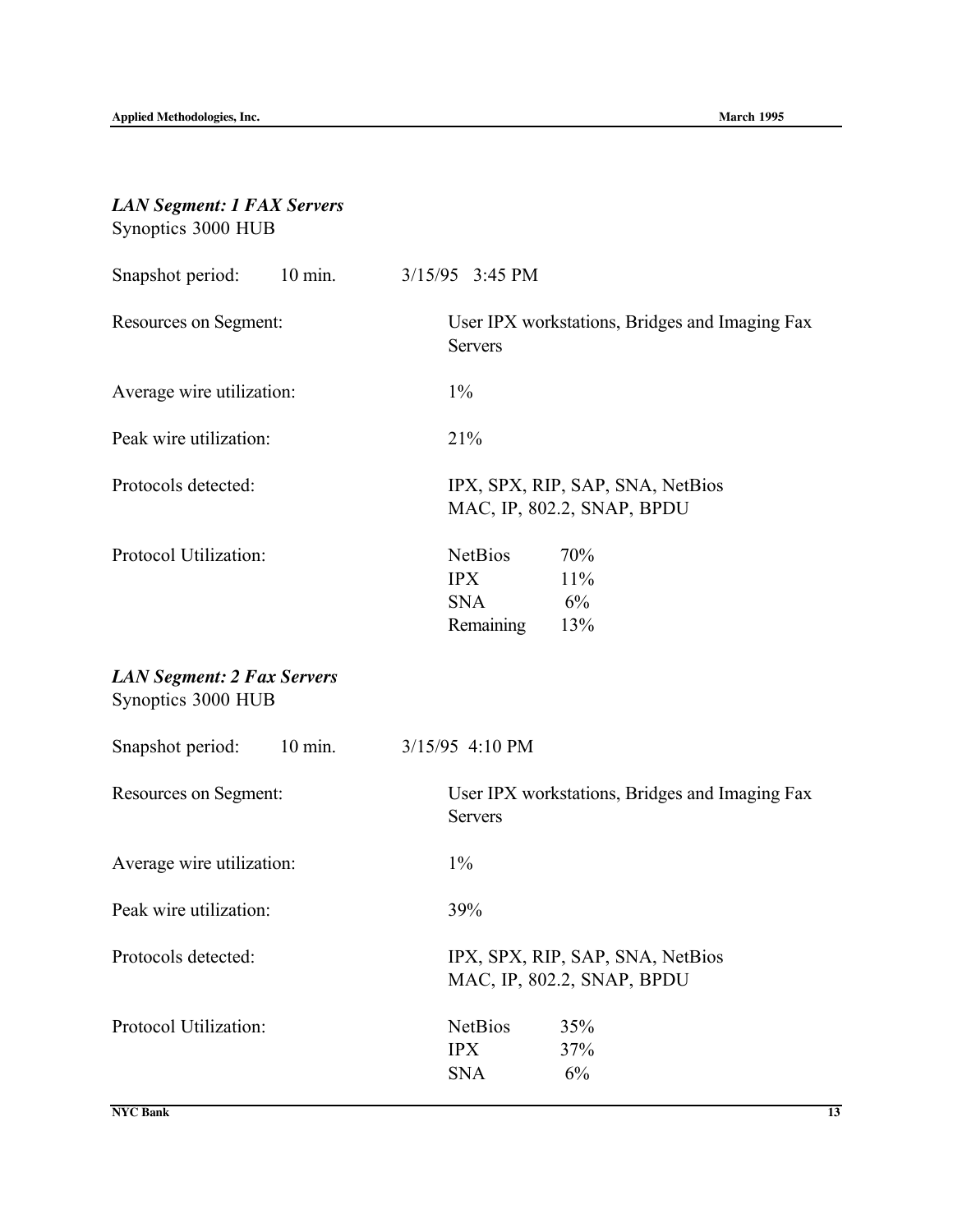Remaining 22%

#### *Summary of Findings*

The following areas of concern were discovered during the analysis and provides the current operating state of the network. Please refer to the illustration on page seven for an understanding of how all critical and basic components are linked together.

- 1. Consistent amount of Frame Copied soft Errors on Backbones A and B.
- 2. Code Violations detected on Backbones A and B.
- 3. Imaging file server CPU utilization peaks to 70%
- 4. Distribution of Imaging resources
- 5. NetBios Name\_Recognize frame errors

#### 1. Consistent amount of Frame Copied soft Errors on Backbones A and B.

Soft errors are reported at a rate of 1 per second on backbone B. The type of soft error is Non Isolating Frame Copied error. This indicates that a bad adapter is present on the ring or a duplicate address. The following sequence of ring stations shows the stations reporting the errors and these stations should be looked at first.

| WS | 400080410 |                 |
|----|-----------|-----------------|
|    | NAUN      | Synopt $035264$ |
| WS | 400080501 |                 |
|    | NAUN      | Synopt03d716    |
| WS | 400080500 |                 |
|    | NAUN      | 400080410       |

The same errors appear on Backbone A as well but are not as prevalent.

Reporting stations:

| WS. | 400080501   |              |
|-----|-------------|--------------|
|     | <b>NAUN</b> | Synopt03d410 |
| WS. | 400080412   |              |

#### 2. Code Violations detected on Backbones A and B.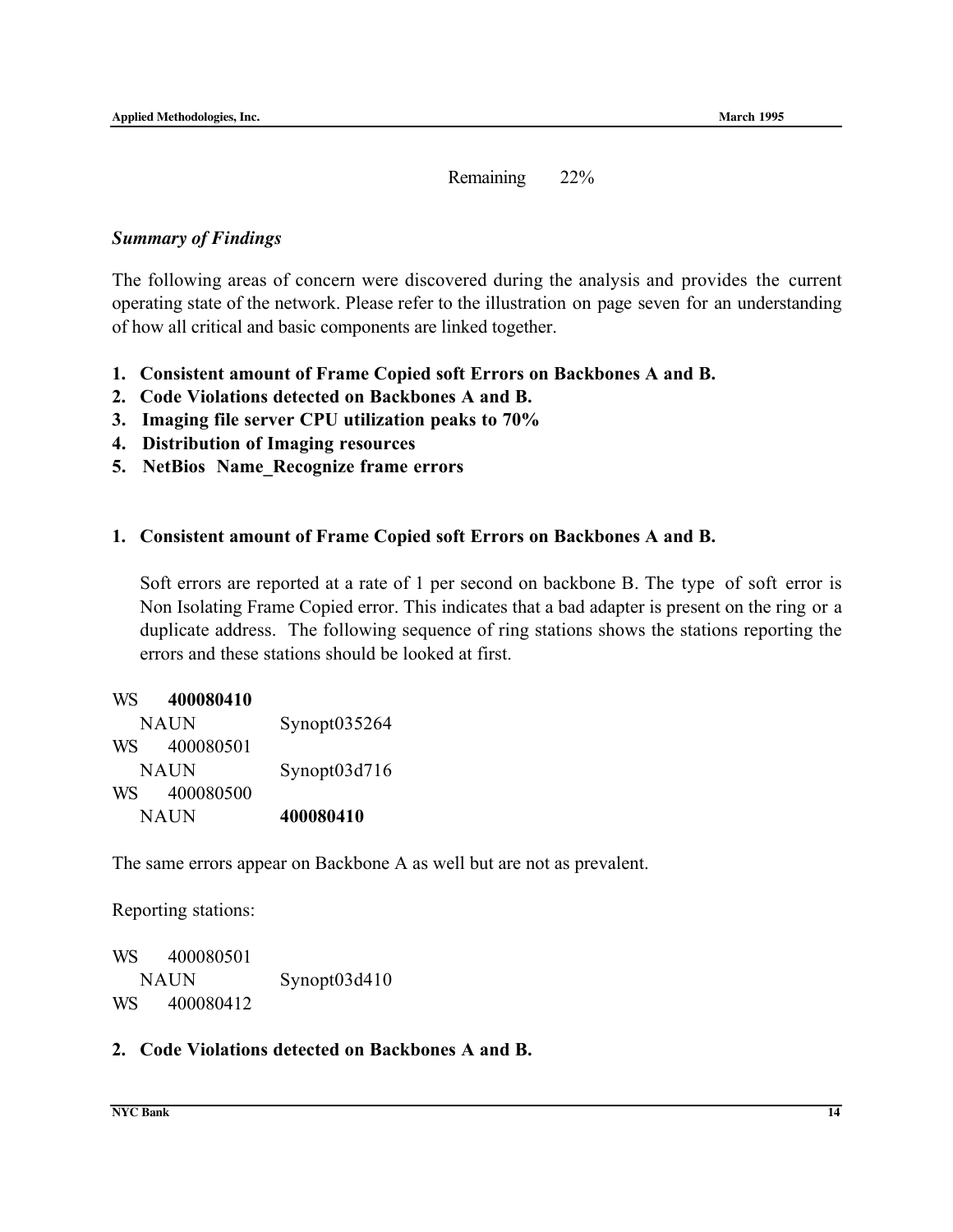These are hard errors as a result from a failing adapter or physical condition(electrical or cable).

#### 3. Imaging file server CPU utilization peaks to 70%

The Imaging server DSCPRODOBJ, when monitored, reached overall CPU utilization of 70% at various times. This Imaging server runs OS/2 as it's operating system. Since OS/2 is a multitasking operating system it spawns many processes(threads) that must be maintained by one CPU. Also, there is only one 16 bit Token Ring adapter servicing all of the user requests. The utilization reaches high levels when the disk subsystem is in use.

#### 4. Distribution of Imaging resources

The distribution of Imaging resources across several rings makes it difficult to scale and measure growth of the system. The current location of resources also makes it difficult to troubleshoot issues. There is a performance penalty involved when traffic must cross bridges to reach several resources.

#### 5. NetBios Name\_Recognize frame errors

When a workstation establishes a new session, this happens each time a new loan application is to be filled out, a broadcast based command is sent. The NetBios command is a NAME\_RECOGNIZED command. This is used for the workstation to be recognized by the server for a session to be established. Since the resources are scattered, the users on ring 14 send out 30 of these frames when only one is needed. These frames cross all bridges using an All Routes Broadcast. NETBIOS will report INVALID Destination NAME frames as well.

#### These errors are noted on all rings listed in this report when a resource needs to go outside it's local ring.

#### A typical path is as follows:

#### R=Ring B=Bridge

#### For a Fax server to communicate to the Image Server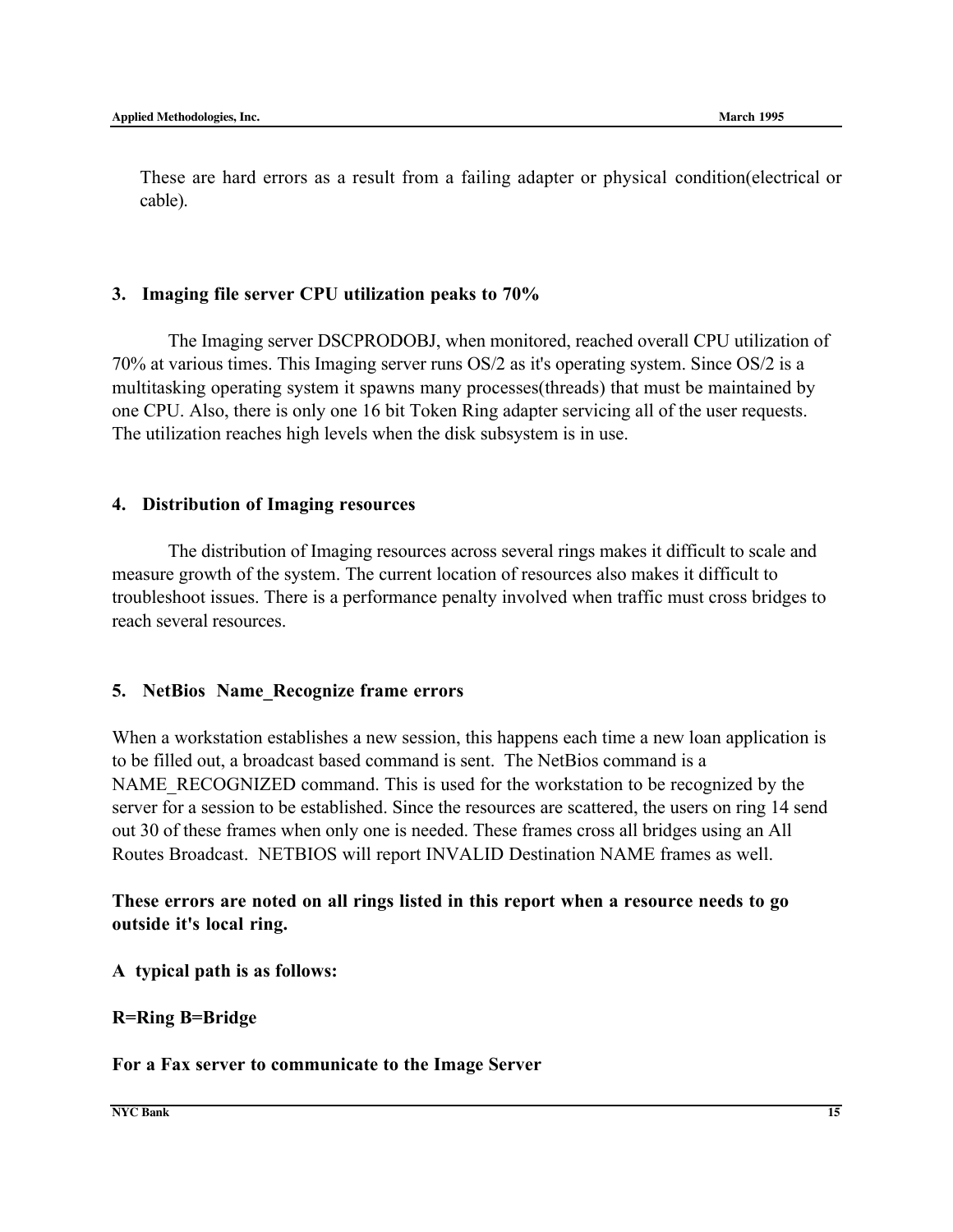R-5 B-2 R-20 B-2 R-1

Backbone trip

R-5 B-1 R-10 B-1 R-14 B-2 R-20 B-00

Here is an sample of a typical session when the user workstation must communicate to the Imaging server outside it's local ring.

|                |                | <b>SUMMARY Delta T Destination Source</b><br><b>Summary</b>                           |
|----------------|----------------|---------------------------------------------------------------------------------------|
| M <sub>1</sub> |                | 400060080500<br>400010570205 DLC AC=18, FC=40, FS=CC<br>LLC C $D=04$ S=04 RR NR=124 P |
|                | $\overline{2}$ | 0.003 400010570205 400060080500 DLC AC=10, FC=40, FS=00                               |
|                |                | LLC R D=04 S=04 RR NR=122 F                                                           |
|                | $\mathbf{3}$   | 400010570205 DLC AC=18, FC=06, FS=CC<br>3.914 Broadcast                               |
|                |                | <b>MAC Standby Monitor Present</b>                                                    |
|                | 4              | <b>DLC AC=18, FC=40, FS=CC</b><br>3.767 DSCPRODOBJ<br>400010570205                    |
|                |                | RI Back (005)-1-(010)-1-(014)                                                         |
|                |                | LLC $C$ D=F0 S=F0 UI                                                                  |
|                |                | <b>NETB Find name DSCPRODOBJ</b>                                                      |
|                | 5              | 0.006 400010570205<br><b>DLC AC=10, FC=40, FS=CC</b><br><b>DSCPRODOBJ</b>             |
|                |                | RI Broadcast Fwrd (005)-1-(010)-1-(014)                                               |
|                |                | LLC C D=F0 S=F0 UI                                                                    |
|                |                | <b>NETB Name DSCPRODOBJ recognized</b>                                                |
|                | 6              | DLC AC=10, FC=40, FS=00<br>0.000 400010570205<br><b>DSCPRODOBJ</b>                    |
|                |                | RI Broadcast Fwrd (005)-2-(020)-2-(014)                                               |
|                |                | LLC C D=F0 S=F0 UI                                                                    |
|                |                | <b>NETB Name DSCPRODOBJ recognized</b>                                                |
|                | 7              | DSCPRODOBJ DLC AC=10, FC=40, FS=00<br>0.000 400010570205                              |
|                |                | RI Broadcast Fwrd (005)-1-(010)-1-(012)-2-(020)-2-(014)                               |
|                |                | LLC C D=F0 S=F0 UI                                                                    |
|                |                | <b>NETB Name DSCPRODOBJ recognized</b>                                                |
|                | 8              | <b>DLC AC=10, FC=40, FS=00</b><br>0.001 400010570205<br><b>DSCPRODOBJ</b>             |
|                |                | RI Broadcast Fwrd (005)-2-(020)-2-(016)-1-(010)-1-(014)                               |
|                |                | LLC C D=F0 S=F0 UI                                                                    |
|                |                | <b>NETB Name DSCPRODOBJ recognized</b>                                                |
|                | 9              | DLC AC=18, FC=40, FS=CC<br>0.001 DSCPRODOBJ<br>400010570205                           |
|                |                | RI Back (005)-1-(010)-1-(014)                                                         |
|                |                | LLC C D=F0 S=F0 SABME P                                                               |

**NYC Bank 16**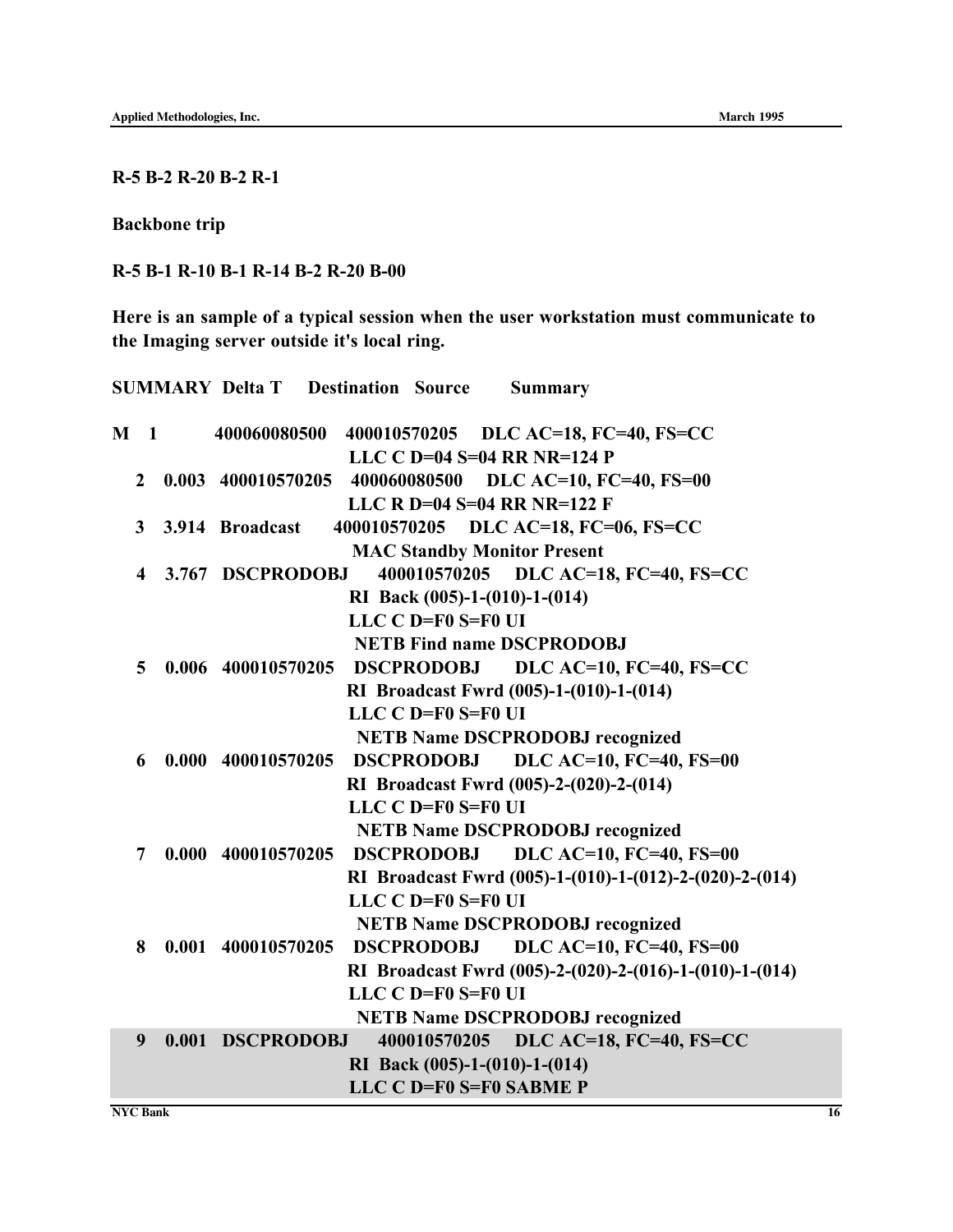|       |                      | RI Broadcast Fwrd (005)-2-(020)-2-(001)-1-(010)-1-(014)                                                                          |
|-------|----------------------|----------------------------------------------------------------------------------------------------------------------------------|
|       | LLC C D=F0 S=F0 UI   |                                                                                                                                  |
|       |                      | <b>NETB Name DSCPRODOBJ recognized</b>                                                                                           |
| 0.001 |                      | DSCPRODOBJ DLC AC=10, FC=40, FS=00                                                                                               |
|       |                      | RI Broadcast Fwrd (005)-1-(010)-1-(009)-2-(020)-2-(014)                                                                          |
|       | LLC $C$ D=F0 S=F0 UI |                                                                                                                                  |
|       |                      | <b>NETB Name DSCPRODOBJ recognized</b>                                                                                           |
| 0.000 |                      | <b>DLC AC=10, FC=40, FS=00</b>                                                                                                   |
|       |                      | RI Broadcast Fwrd (005)-1-(010)-1-(015)-2-(020)-2-(014)                                                                          |
|       | LLC $C$ D=F0 S=F0 UI |                                                                                                                                  |
|       |                      | <b>NETB Name DSCPRODOBJ recognized</b>                                                                                           |
| 0.000 |                      | DSCPRODOBJ DLC AC=10, FC=40, FS=00                                                                                               |
|       |                      | RI Broadcast Fwrd (005)-1-(010)-1-(001)-2-(020)-2-(014)                                                                          |
|       | LLC $C$ D=F0 S=F0 UI |                                                                                                                                  |
|       |                      | <b>NETB Name DSCPRODOBJ recognized</b>                                                                                           |
| 0.001 | <b>DSCPRODOBJ</b>    | <b>DLC AC=10, FC=40, FS=00</b>                                                                                                   |
|       |                      | RI Broadcast Fwrd (005)-1-(010)-1-(002)-2-(020)-2-(014)                                                                          |
|       | LLC C D=F0 S=F0 UI   |                                                                                                                                  |
|       |                      | <b>NETB Name DSCPRODOBJ recognized</b>                                                                                           |
|       |                      | 0.001 400010570205 DSCPRODOBJ DLC AC=10, FC=40, FS=00<br>400010570205<br>400010570205 DSCPRODOBJ<br>400010570205<br>400010570205 |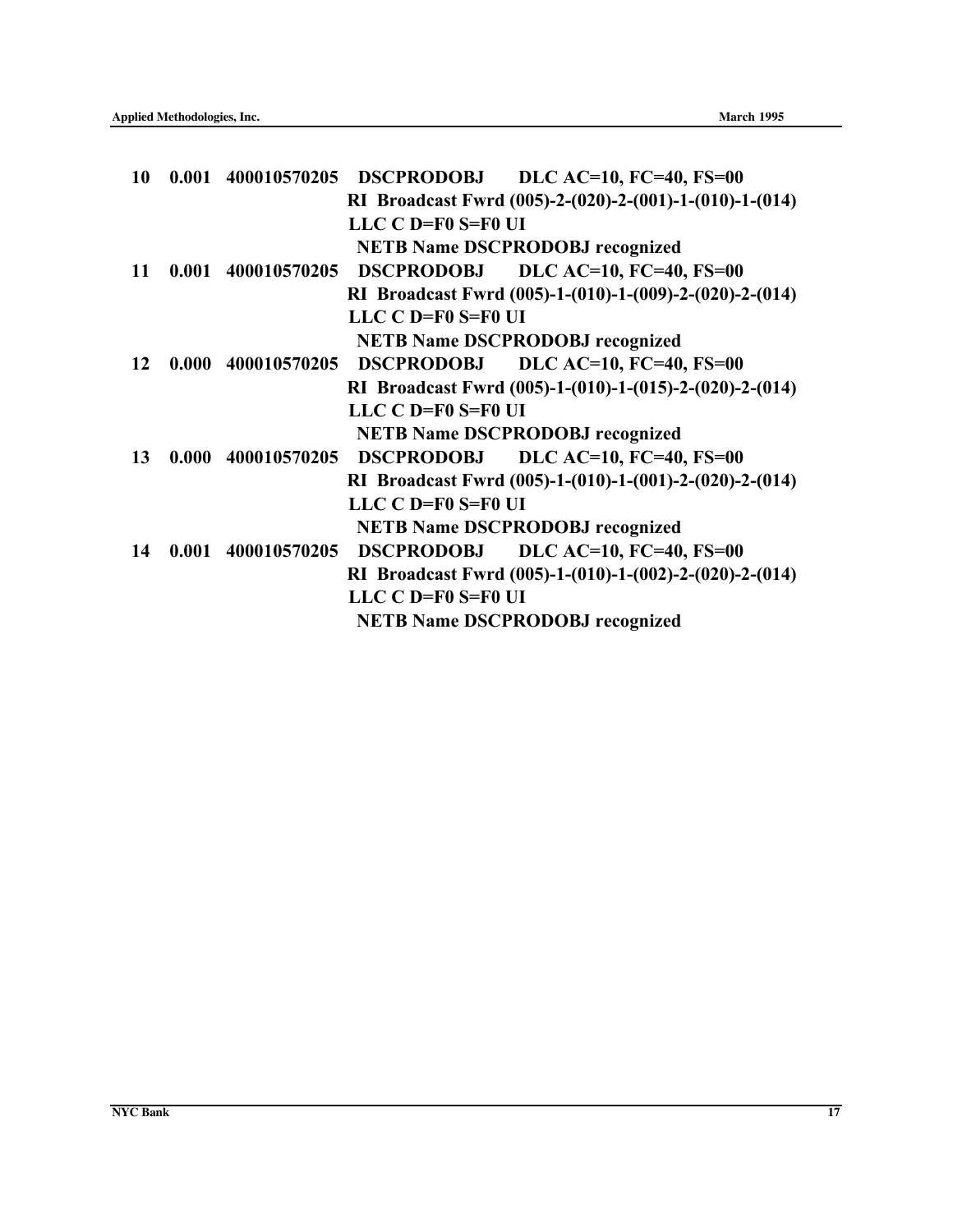Here is a good session when an Imaging workstation is on the same ring as the Imaging server.

|                | <b>SUMMARY Delta T Destination Source</b> |                                 | <b>Summary</b>                                          |
|----------------|-------------------------------------------|---------------------------------|---------------------------------------------------------|
|                |                                           |                                 | M 1 DSCPRODOBJ 400010570211 DLC AC=18, FC=40, FS=CC     |
|                |                                           | LLC C D=F0 S=F0 UI              |                                                         |
|                |                                           |                                 | <b>NETB Find name DSCPRODOBJ</b>                        |
|                |                                           |                                 | 2 0.001 400010570211 DSCPRODOBJ DLC AC=18, FC=40, FS=00 |
|                |                                           | LLC C D=F0 S=F0 UI              |                                                         |
|                |                                           |                                 | <b>NETB Name DSCPRODOBJ recognized</b>                  |
| 3 <sup>1</sup> |                                           |                                 | 0.001 DSCPRODOBJ 400010570211 DLC AC=18, FC=40, FS=CC   |
|                |                                           | LLC C D=F0 S=F0 SABME P         |                                                         |
| 4              |                                           |                                 | 0.001 400010570211 DSCPRODOBJ DLC AC=18, FC=40, FS=00   |
|                |                                           | LLC R D=F0 S=F0 UA F            |                                                         |
| 5 <sup>5</sup> |                                           |                                 | 0.001 DSCPRODOBJ 400010570211 DLC AC=18, FC=40, FS=CC   |
|                |                                           | LLC $C$ D=F0 S=F0 RR NR=0 P     |                                                         |
| 6              |                                           |                                 | 0.000 400010570211 DSCPRODOBJ DLC AC=18, FC=40, FS=00   |
|                |                                           | LLC R $D = F0$ S=F0 RR NR=0 F   |                                                         |
| $\overline{7}$ | 0.001 DSCPRODOBJ                          |                                 | 400010570211 DLC AC=18, FC=40, FS=CC                    |
|                |                                           |                                 | LLC C D=F0 $S=$ F0 I NR=0 NS=0                          |
|                |                                           |                                 | <b>NETB D=AD S=BE Session initialize</b>                |
| 8              |                                           |                                 | 0.001 400010570211 DSCPRODOBJ DLC AC=18, FC=40, FS=00   |
|                |                                           | LLC R $D = F0 S = F0 RR NR = 1$ |                                                         |
| 9              |                                           |                                 | 0.000 400010570211 DSCPRODOBJ DLC AC=18, FC=40, FS=00   |
|                |                                           |                                 | LLC $C$ D=F0 S=F0 I NR=1 NS=0                           |
|                |                                           |                                 | <b>NETB D=BE S=AD Session confirm</b>                   |
| 10             |                                           |                                 | 0.001 DSCPRODOBJ 400010570211 DLC AC=18, FC=40, FS=CC   |
|                |                                           | LLC R $D = F0$ S=F0 RR NR=1     |                                                         |
| 11             | 0.003 DSCPRODOBJ                          |                                 | 400010570211 DLC AC=18, FC=40, FS=CC                    |
|                |                                           |                                 | LLC $C$ D=F0 S=F0 I NR=1 NS=1                           |
|                |                                           |                                 | <b>NETB D=AD S=BE Data, 470 bytes</b>                   |
| 12             |                                           |                                 | 0.001 400010570211 DSCPRODOBJ DLC AC=18, FC=40, FS=00   |
|                |                                           | LLC R $D = F0$ S=F0 RR NR=2     |                                                         |
| 13             |                                           |                                 | 0.000 400010570211 DSCPRODOBJ DLC AC=18, FC=40, FS=00   |
|                |                                           |                                 | LLC $C$ D=F0 S=F0 I NR=2 NS=1                           |
|                |                                           | <b>NETB D=BE S=AD Data ACK</b>  |                                                         |
| 14             | 0.001 DSCPRODOBJ                          |                                 | 400010570211 DLC AC=18, FC=40, FS=CC                    |
|                |                                           | LLC R $D = F0$ S=F0 RR NR=2     |                                                         |

**NYC Bank 18**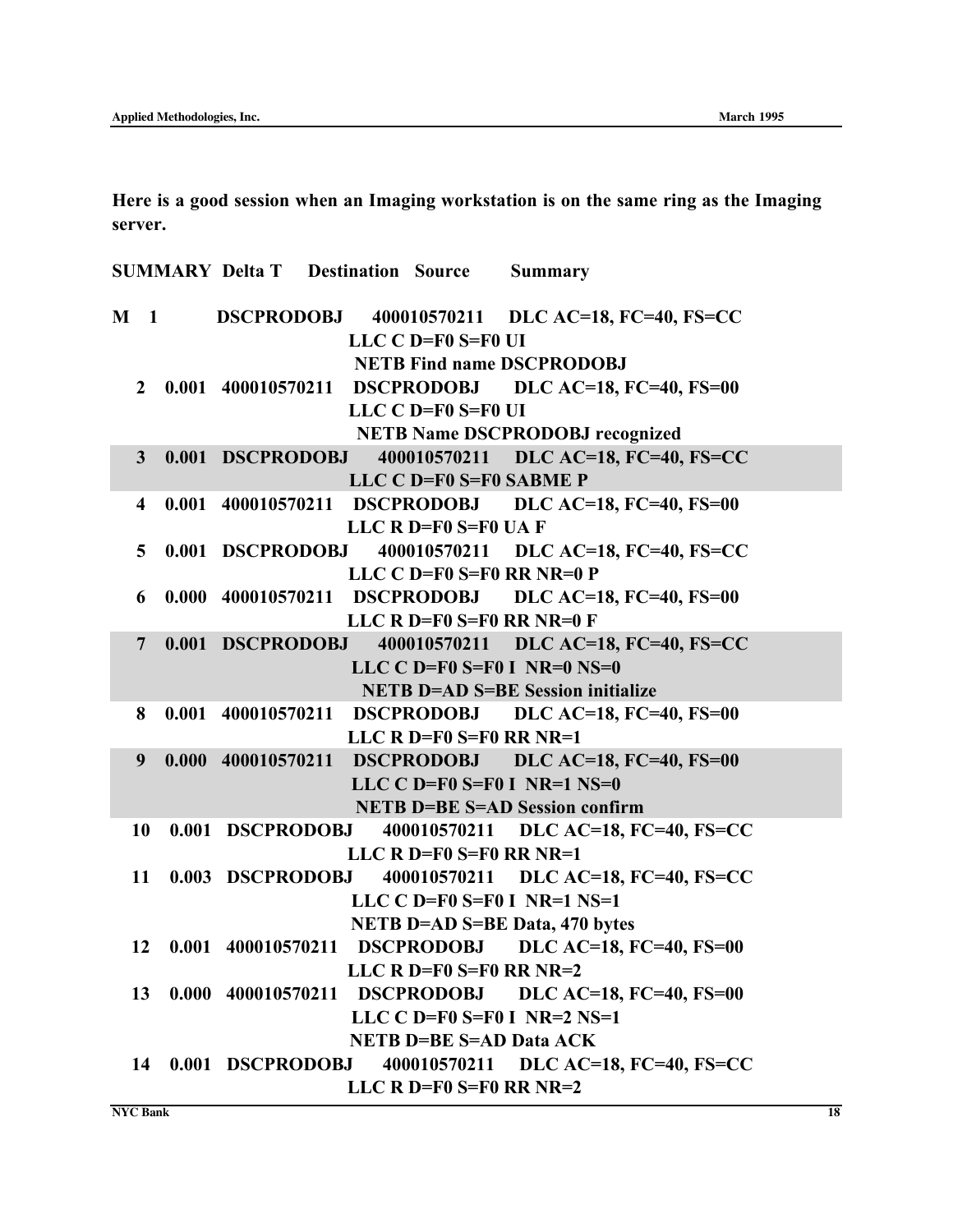|  | 400010570211 DLC AC=18, FC=40, FS=CC                                                                                                                                                                                                                                                                                                                                                                                                                                                                                                                          |
|--|---------------------------------------------------------------------------------------------------------------------------------------------------------------------------------------------------------------------------------------------------------------------------------------------------------------------------------------------------------------------------------------------------------------------------------------------------------------------------------------------------------------------------------------------------------------|
|  |                                                                                                                                                                                                                                                                                                                                                                                                                                                                                                                                                               |
|  | 400010570211 DLC AC=18, FC=40, FS=CC                                                                                                                                                                                                                                                                                                                                                                                                                                                                                                                          |
|  |                                                                                                                                                                                                                                                                                                                                                                                                                                                                                                                                                               |
|  |                                                                                                                                                                                                                                                                                                                                                                                                                                                                                                                                                               |
|  |                                                                                                                                                                                                                                                                                                                                                                                                                                                                                                                                                               |
|  |                                                                                                                                                                                                                                                                                                                                                                                                                                                                                                                                                               |
|  |                                                                                                                                                                                                                                                                                                                                                                                                                                                                                                                                                               |
|  |                                                                                                                                                                                                                                                                                                                                                                                                                                                                                                                                                               |
|  |                                                                                                                                                                                                                                                                                                                                                                                                                                                                                                                                                               |
|  | 400010570211 DLC AC=18, FC=40, FS=CC                                                                                                                                                                                                                                                                                                                                                                                                                                                                                                                          |
|  |                                                                                                                                                                                                                                                                                                                                                                                                                                                                                                                                                               |
|  | 15 20.057 400010570211 DSCPRODOBJ DLC AC=18, FC=40, FS=00<br>LLC $C$ D=F0 S=F0 I NR=2 NS=2<br><b>NETB D=BE S=AD Data, 21 bytes</b><br>0.001 DSCPRODOBJ<br>LLC R D=F0 $S=FO$ RR NR=3<br>0.001 DSCPRODOBJ<br>LLC C D=F0 $S=$ F0 I NR=3 NS=2<br><b>NETB D=AD S=BE Data ACK</b><br>0.001 400010570211 DSCPRODOBJ DLC AC=18, FC=40, FS=00<br>LLC R D=F0 $S=$ F0 RR NR=3<br>0.063 400010570211 DSCPRODOBJ DLC AC=18, FC=40, FS=00<br>LLC C $D=FO$ $S=FO$ I $NR=3$ $NS=3$<br><b>NETB D=BE S=AD Data, 21 bytes</b><br>0.001 DSCPRODOBJ<br>LLC R $D = F0$ S=F0 RR NR=4 |

Continues untill session and LLC2 DISC is issued.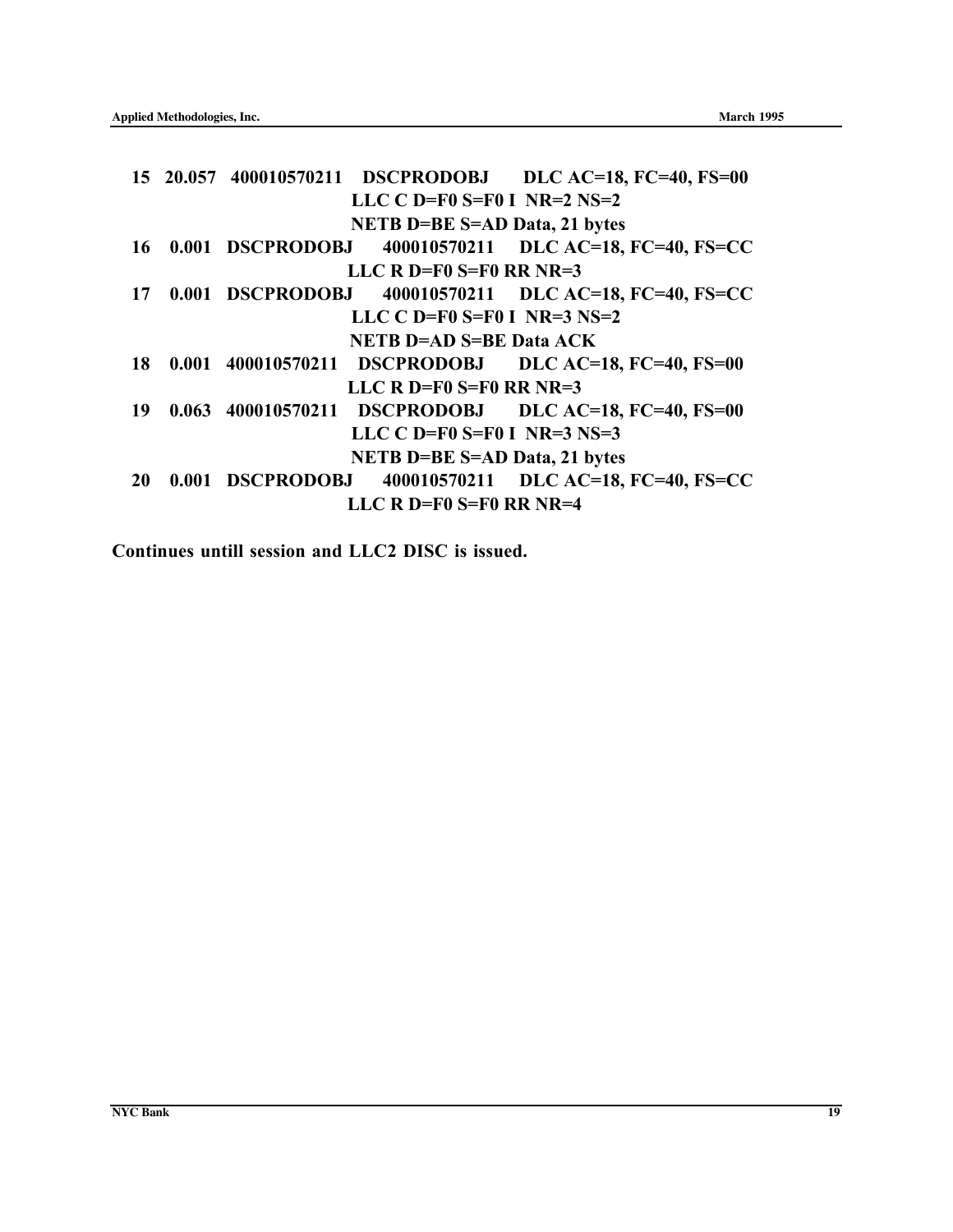#### *Summary of General findings*

- Overall Utilization is low on Backbones and imaging segments. These segments do experience bursts but not at levels to impact network operation..
- Overall statistics for Token Ring operation are clean. Little to no errors are reported.
- Broadcast traffic is minimal even with NAME\_RECOGNIZED frames present..
- On backbones A and B up to 322 NAME\_RECOGNIZED frames were noted during trace.
- Traffic levels are not the major impacting factor on the imaging system.
- Traffic levels between the Fax Server and Image Server is low. A periodic burst of 300+k will traverse the backbone from rings #1and #2.
- Traffic levels between the Optical Juke Box Server and Image Server is low. A periodic burst of 300+k will traverse the backbone from rings #1and #2.
- A larger percentage of the NetBios traffic crosses Backbone B.
- SNA sessions are intact and not affected by traffic. However, users experience a delay in processing during the ACAPs session.
- Image server shutting down communication to users due to session overload.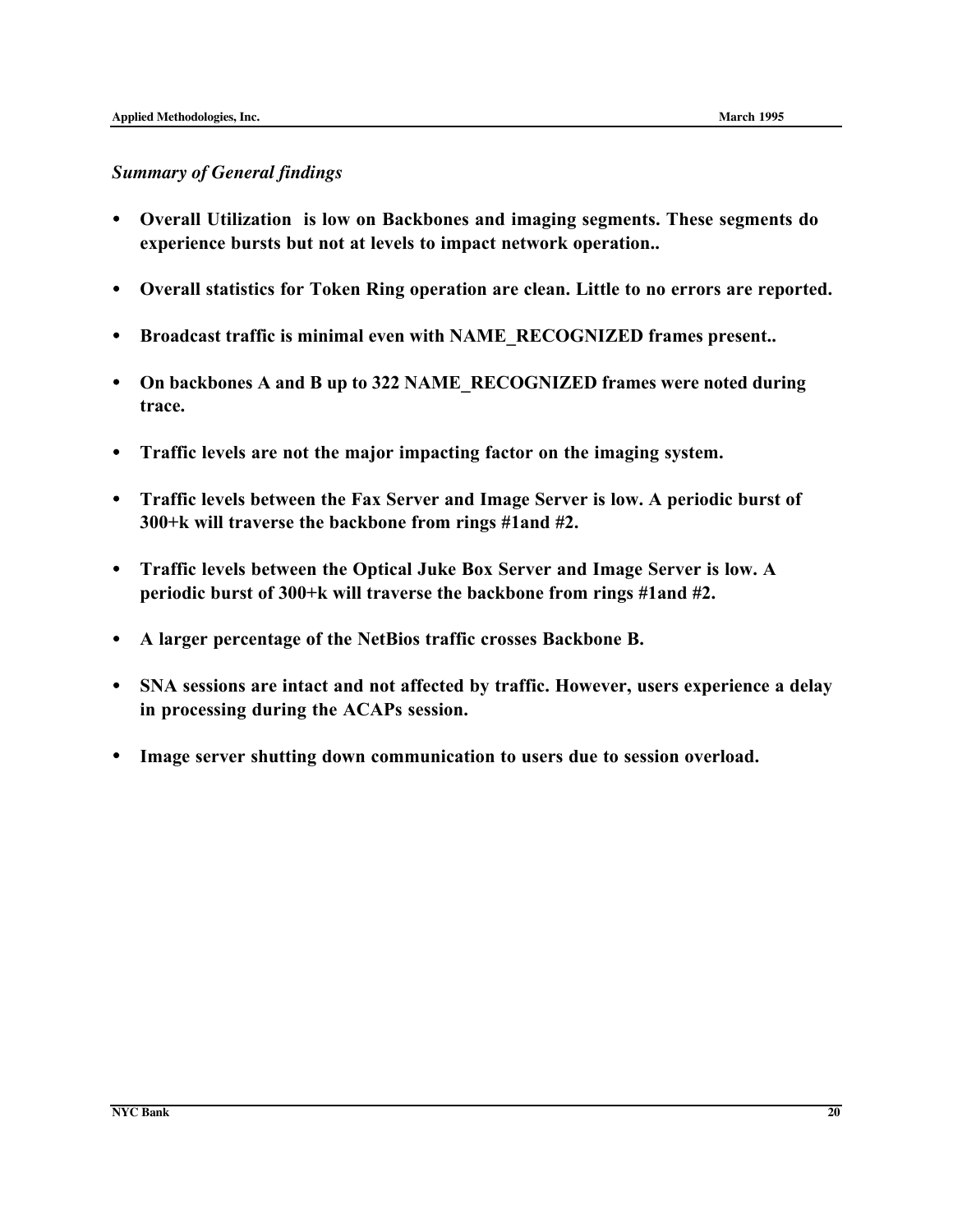#### *Recommendation Section*

The following recommendations can be implemented immediately and independently of each other.

#### 1). Tune Imaging components:

NYC Bank should work with Sigma and ICG on the following:

- Tuning imaging server for enhanced NetBios functionality. Increased session and links session capability.
- Request Queue threads
- Optimize resource allocation
- Amount of concurrent open session and increased clocking
- Controlling the amount of session per workstation to regulate optimum performance
- Network Buffers
- Request buffers
- Number of sessions and outstanding NetBios commands
- Cache buffers for all servers
- DASD/SCSI optimization
- Defining data flow points of bottleneck.
- Defining areas to be maintained for growth
- OS/2 memory and CPU thread optimization.
- OS/2 CACHE, paging, HPFS, FAT and Swap file settings
- Overall CPU, thread and process optimization.
- Version levels of software

#### *Note: A Tuning NetBios article is attached to this paper.*

By having the system tuning attributes defined NYC Bankcan make the appropriate changes in terms of performance when a change is made to the system or infrastructure. NYC Bankshould know what may or may not need to be tuned when another FAX server or user is added.

#### 2). Documenting of Tuning results for change history.

These results should be recorded for support personnel's reference when changes are made to the system.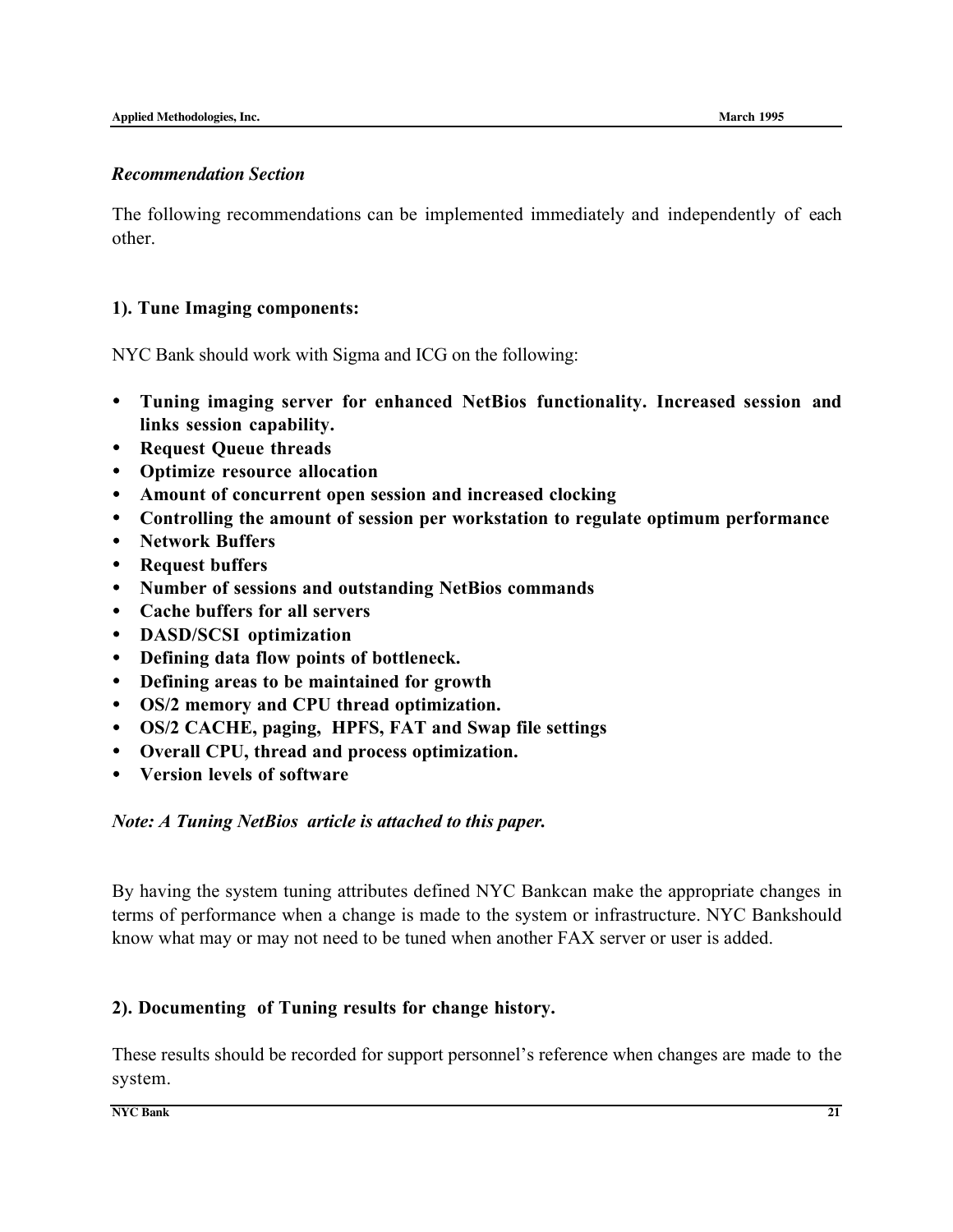#### 3). Adding second Token Ring adapter to Imaging Server.

This second adapter will provide relief for the one adapter handling all of the requests from the users and fax servers.

#### 4). The integration of a 32 bit Busmaster Token Ring adapter.

The addition of a 32 bit Token Ring controller provides added throughput from the traffic and packet levels up to the application. Also, the prioritization and arbitration mechanisms of the Busmaster controller ensure a symmetrical flow of traffic to and from the Imaging server.

#### 5). Addition of a second Imaging server

Adding a second Imaging File server to distribute the load of requests and add additional fault tolerance. If one Imaging server can service 35 users, then two servers can service the 35 users in a optimum manner. Also, if one server is down or requires service, the other server can handle the same amount of requests, but not as efficient. Remember that the data from the Imaging servers to the Optical Juke box may need to be synchronized. The DB2 tables on each Imaging server need to see each others application queues.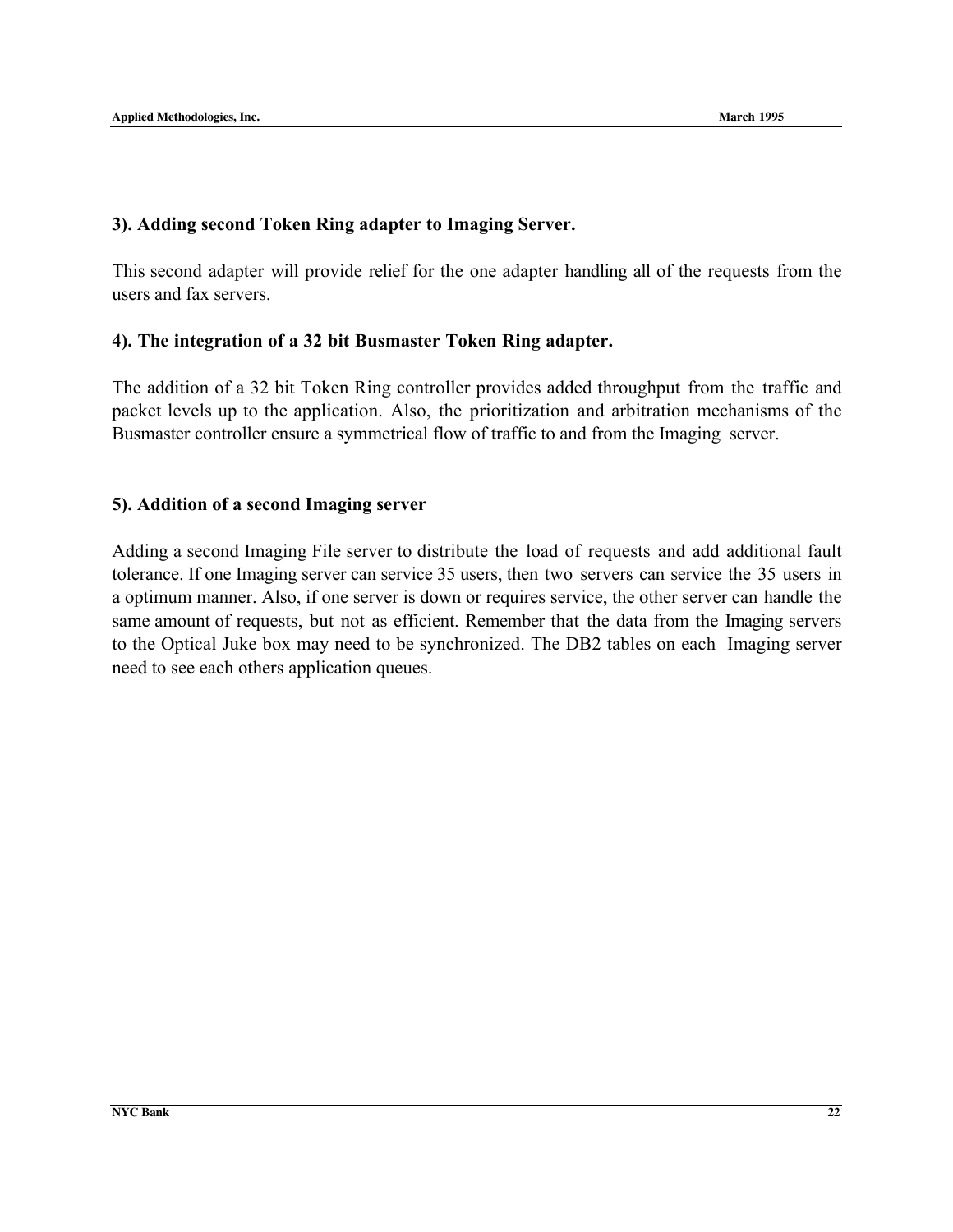#### 6). Placing all Imaging Resources on one ring segment

A compliance from SIGMA, ICG, NYC Bankand APPLIED METHODOLOGIES, INC.representatives was reached

regarding moving the imaging resources to the user ring , ring #14. The following benefits would result:

- Reduced overall broadcast traffic for entire network.
- Reduced Image workstation latency to and from server per session.
- Easier to isolate problems and troubleshoot.
- Easier to scale system and make changes, no need to address concerns of entire infrastructure.
- Shields Imaging users from general network issues.
- Shields the General network from Imaging issues.

These issues must be addressed before executing such recommendation:

Determination of equipment; do resources stay on the 3rd floor or be physically moved to the 4th floor. This is dependent on how long the cable runs would be and if the Ring Lengths, and Jitter budgets are acceptable.

If equipment is moved up to the 4th floor, additional ports on the hub must be determined and new phone lines must be run.

The growth of the Image user population for the floor must be considered.

*Note: If a new user community is to be moved to the 4th floor then a separate hub segment must be installed for that group.*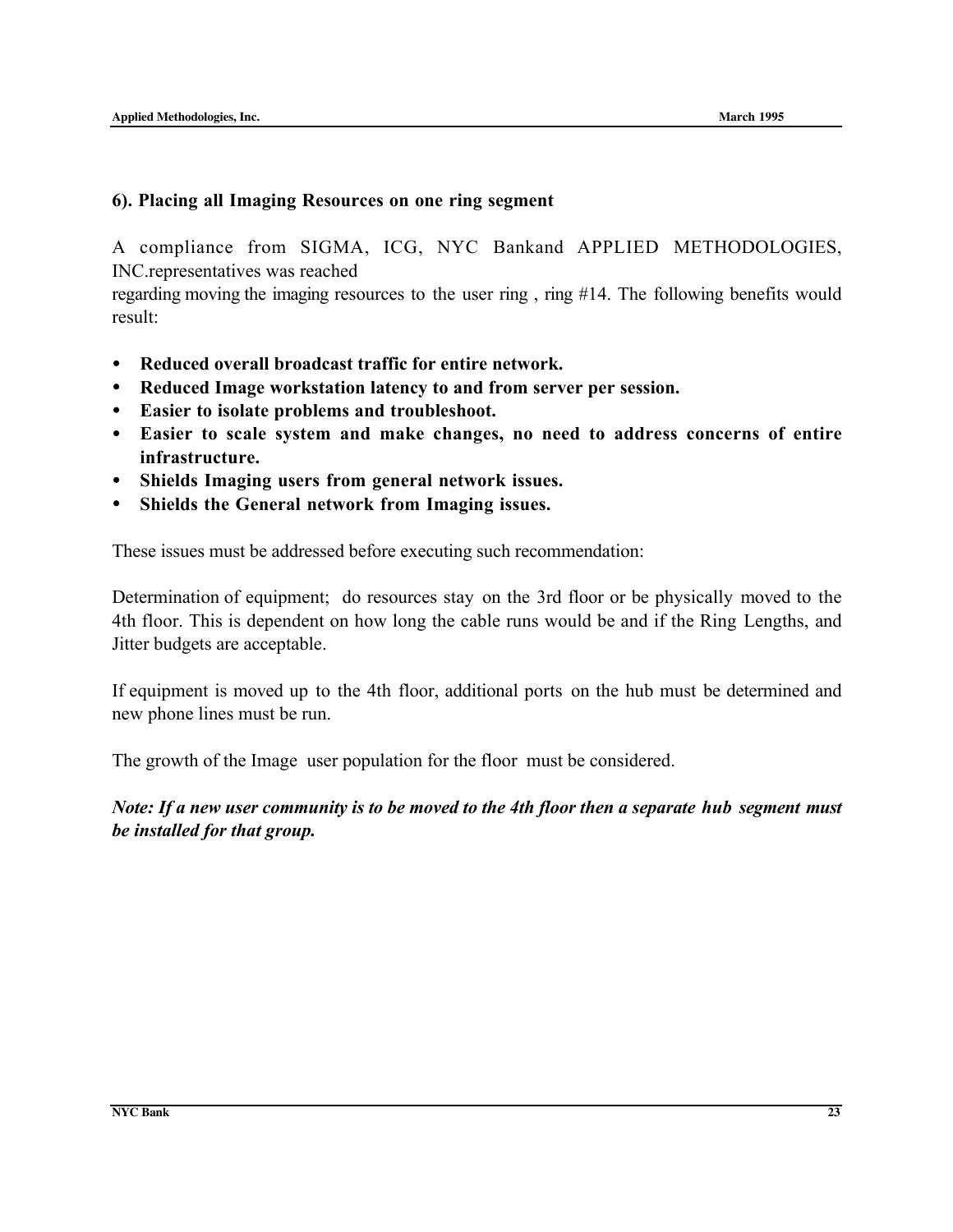#### *Core Design Considerations*

The design considerations used for the new Imaging Ring architecture is as follows:

- 1. Keep NetBios traffic local.
- 2. Provide capacity for additional traffic loads and users.
- 3. Reduce single points of failure for critical data paths.
- 5. Scaleable bandwidth to 100+ Mbs available in future regardless of physical/electrical transmission protocol.
- 6. Meets present and future application bandwidth requirements.
- 7. Ability to manage logical and physical devices on system.
- 8. Works with existing cabling and hub investment.
- 9. Decrease response times for current and future applications.
- 10. Reduce latency and packet contention.
- 11. Provide fault tolerant capabilities.
- 12. Provide segmentation for traffic and fault distribution.
- 13. Easily scaleable through increments.
- 14. Network architecture that provides horizontal and vertical bandwidth scalability.
- 15. Simple implementation with little impact on business operations.
- 16. Low risk of capitol technology investment.

#### *The Preliminary Design*

The following illustration shows how the network will be represented from a physical perspective.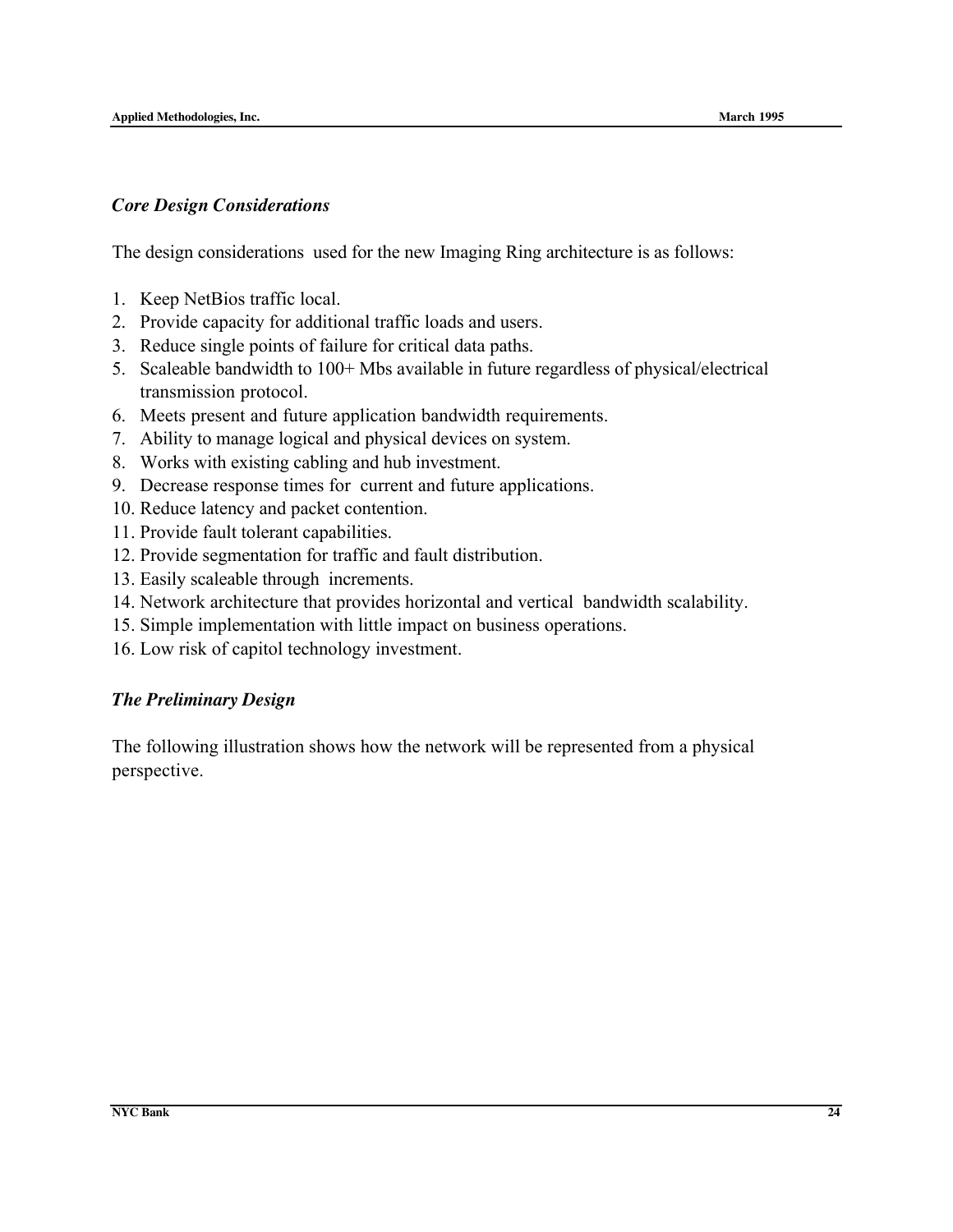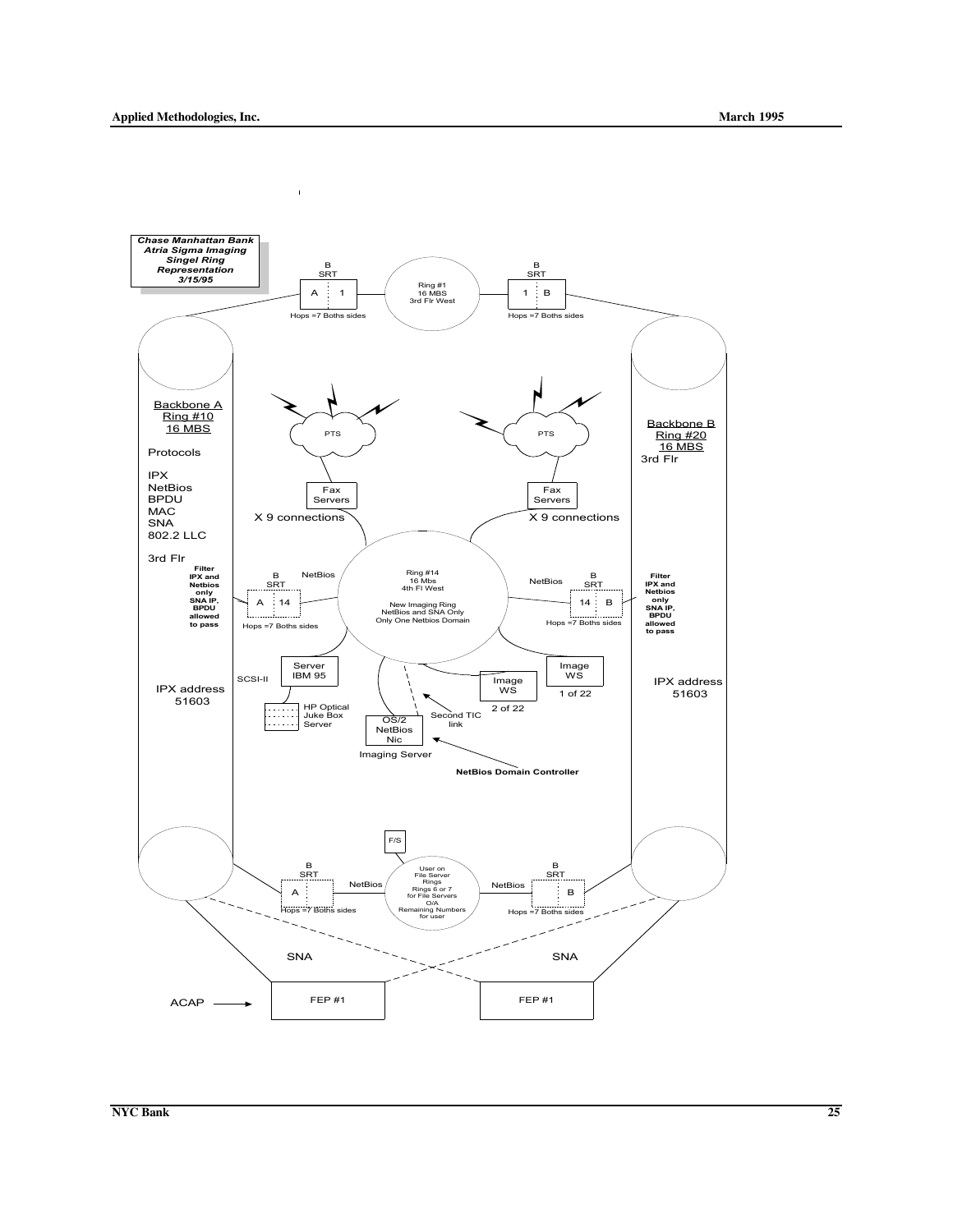Move all the resources to ring #14. The traffic results outlined in the earlier section indicate enough capacity for all users and resources to reside on one ring. The bridges should filter IPX and NetBios, so NetBios traffic (ARB Name\_Recognize frames) does not leak onto the backbones.

The IPX traffic will not be permitted on this ring. Only SNA and IP will be allowed for ACAP and SNMP information. The ring will have a single domain and controller. After GIS reviews the entire infrastructure. The information from the GIS review plus the operational performance data about this new ring will provide APPLIED METHODOLOGIES, INC.engineering the information to properly enhance the overall ATRIA infrastructure and ensure that the Imaging components fit properly into the infrastructure without compromises.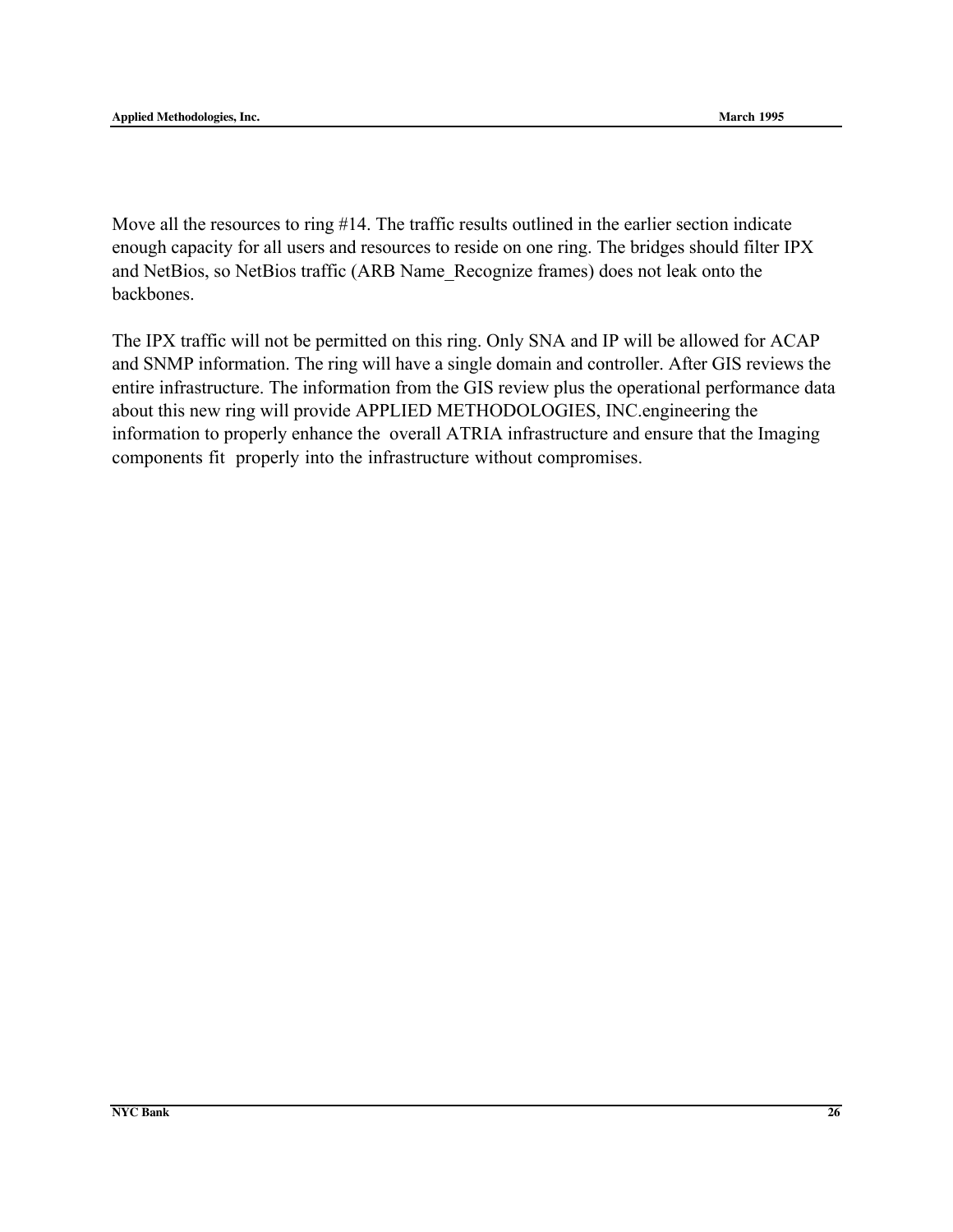#### *Conclusions*

This concludes the Network Analysis of Chase's IMAGING RING LAN infrastructure. All of the recommendations made can be carried out providing a plan is in place.

Below is a preliminary idea on how the planning should commence.

Planning to implement any or all recommendations in this report will require these steps:

- General information session between APPLIED METHODOLOGIES, INC.and NYC Bankabout such recommendations. This session will select and reexamine the technical and business feasibility of such recommendations.
- Create a master project plan outlining top level phases and steps to implement.
- Assign tasks and resources and set milestones.
- Define chronological project span.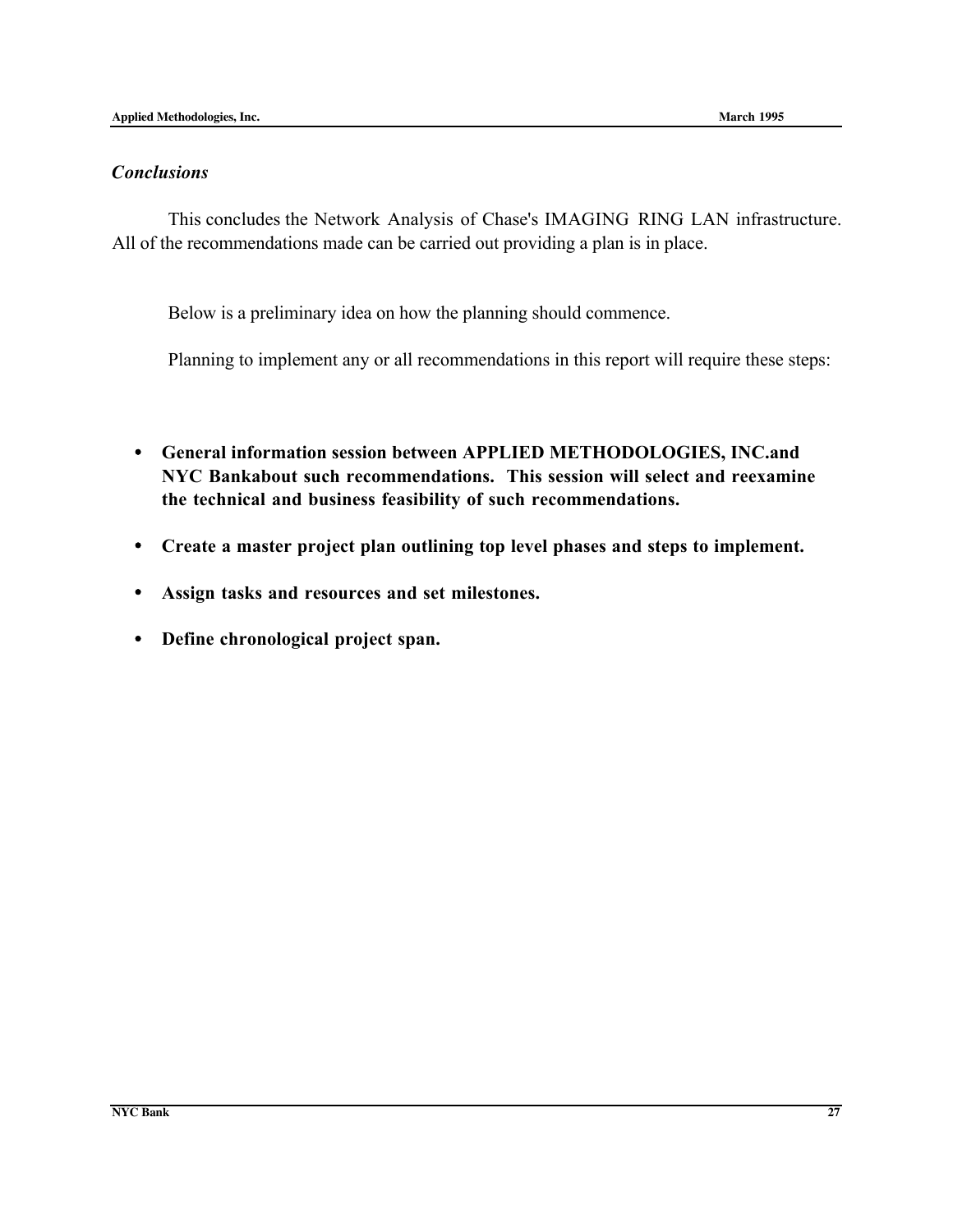#### *Project Open Items list*

This list is used to track, manage and document all of the tasks that need to be executed. As each task is reviewed each week, the completed tasks will be moved to a Closed Items list. At the end of the project all of the tasks will already be documented.

1). Determine Cable lengths for Imaging resources to reach Ring 14

Assigned to: AT&T Date assigned: Completion date: Resolution:

2). Determine available HUB port capacity for Ring 14 resources:

Assigned to: AT&T Date assigned: Completion date: Resolution:

3). Setup Bridge filters and test for Ring 14

Assigned to: AT&T Date assigned: Completion date: Resolution:

#### 4). Define location of Imaging equipment if moved to 4th floor

Assigned to: Date assigned: Completion date: Resolution:

5). Phone lines moved to 4th floor

Assigned to: Date assigned:

**NYC Bank 28**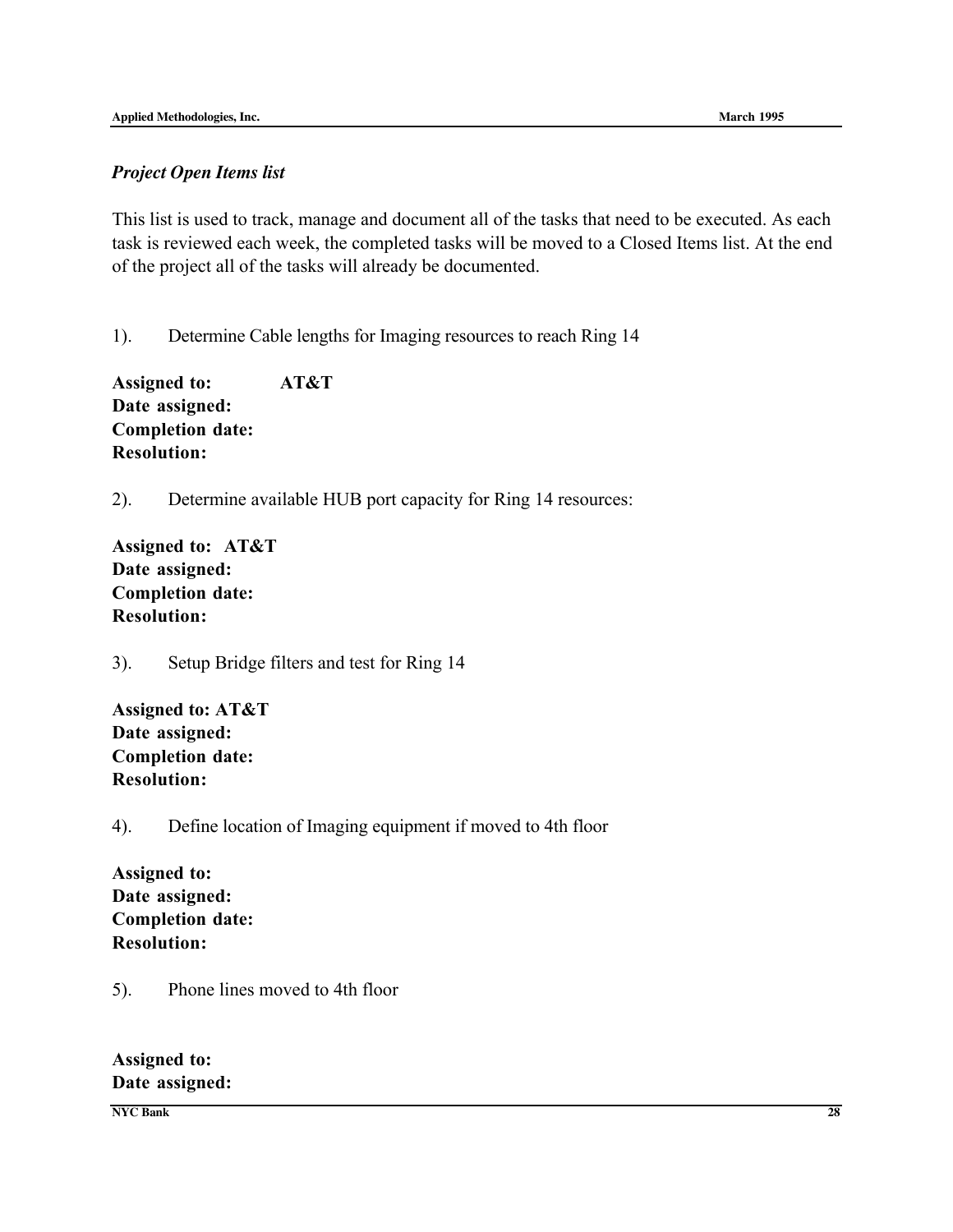## Completion date: Resolution:

6). Removal of filters on Ring 5 after move

| <b>Assigned to:</b>     |
|-------------------------|
| Date assigned:          |
| <b>Completion date:</b> |
| <b>Resolution:</b>      |

7). Migration plan for moving resources to the new ring

| <b>Assigned to:</b>     |
|-------------------------|
| Date assigned:          |
| <b>Completion date:</b> |
| <b>Resolution:</b>      |

8). Execute Imaging server tuning tasks

| <b>Assigned to:</b>     |
|-------------------------|
| Date assigned:          |
| <b>Completion date:</b> |
| <b>Resolution:</b>      |

9). Check adapters reporting soft errors

Assigned to: Date assigned: Completion date: Resolution:

10). Documentation of Tuning results

Assigned to: Date assigned:

**NYC Bank 29**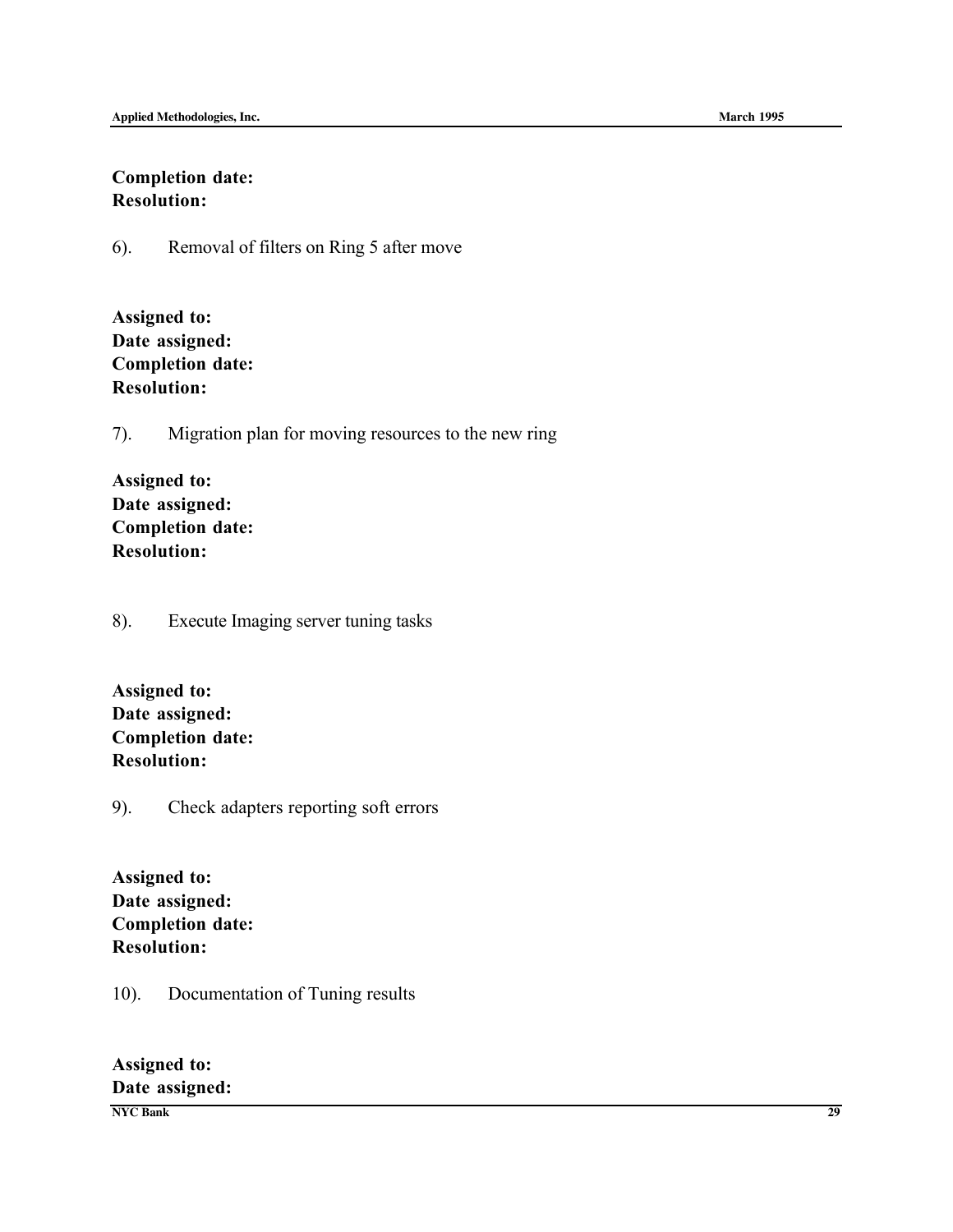#### Completion date: Resolution:

11). Documentation of new ring and resource location

| <b>Assigned to:</b>     |
|-------------------------|
| Date assigned:          |
| <b>Completion date:</b> |
| <b>Resolution:</b>      |

12). Adding a second Token ring adapter to the Imaging server

| <b>Assigned to:</b>     |
|-------------------------|
| Date assigned:          |
| <b>Completion date:</b> |
| <b>Resolution:</b>      |

13). Research into 32 bit Token ring controllers for Imaging servers

Assigned to: Date assigned: Completion date: Resolution:

#### 14). Resolution of Imaging server Threads allocation issues

Assigned to: Date assigned: Completion date: Resolution:

## 15). Resolution of SNA delays in APACS

**NYC Bank 30** Assigned to: Date assigned: Completion date: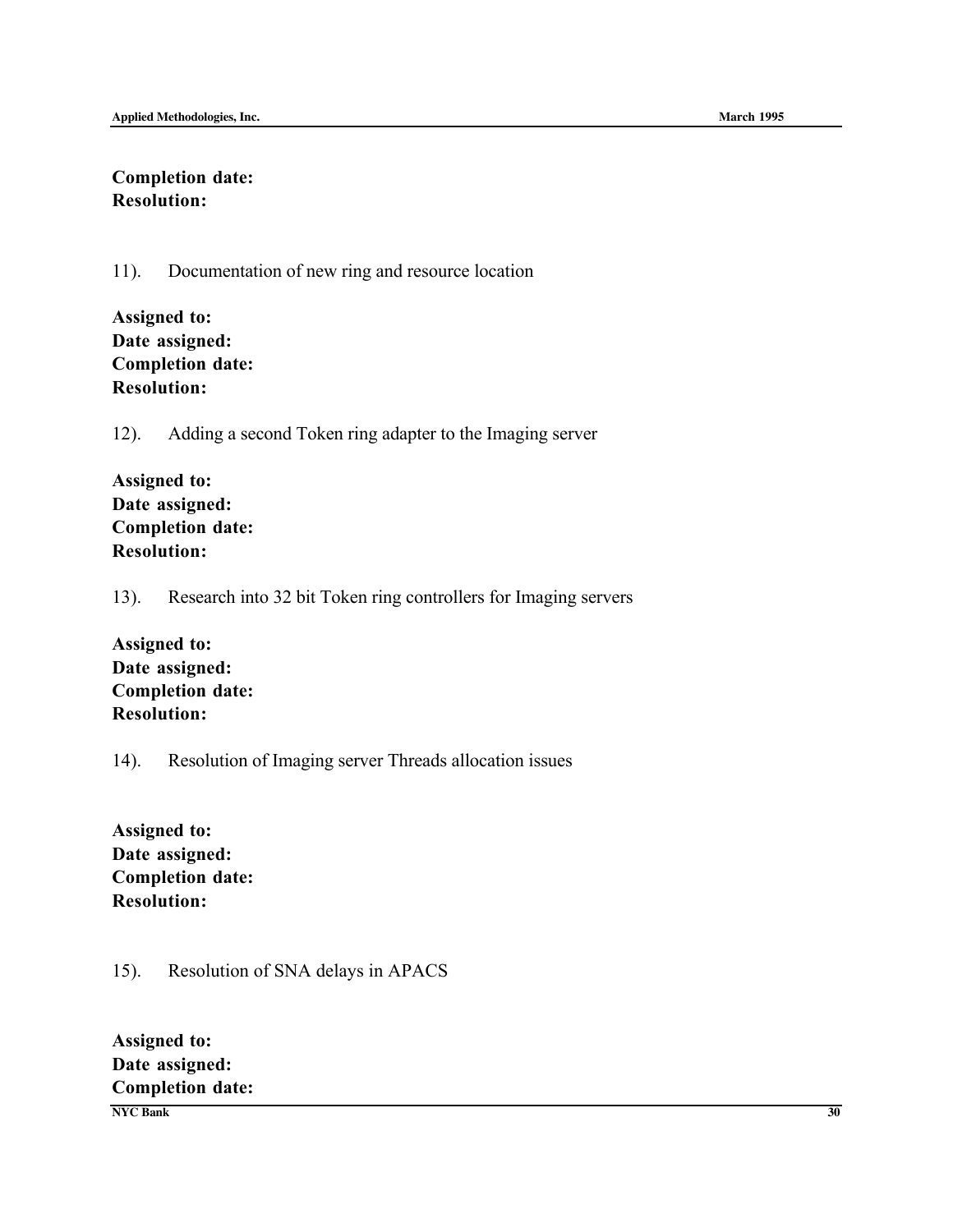## Resolution:

16). Resolution of FEP failure, what caused failure

Assigned to: Date assigned: Completion date: Resolution: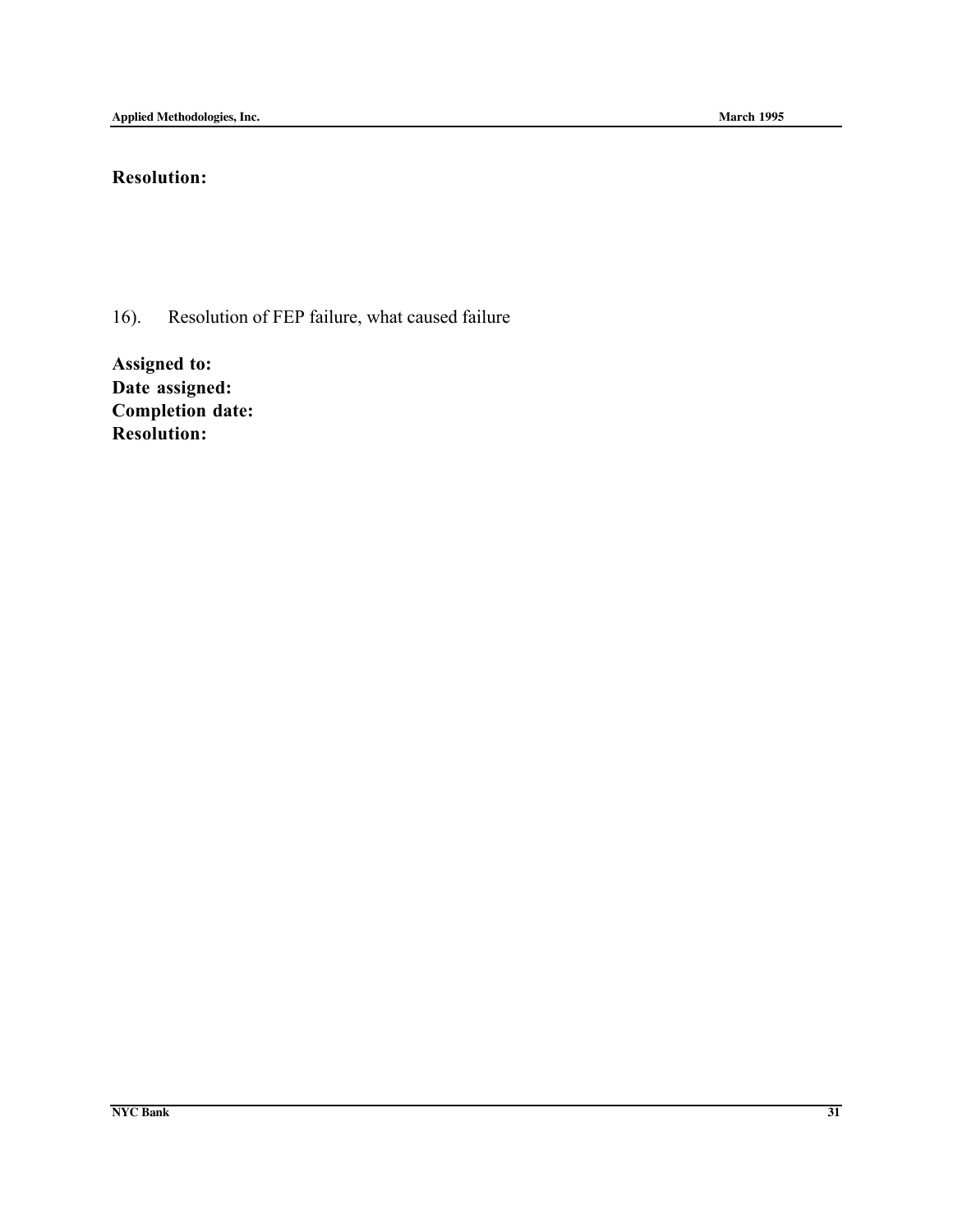## *COMMONLY-USED ACRONYMS*

#### ARP - Address Resolution Protocol

- ASIC Application Specific Integrated Circuit
- BOOTP Boot Protocol
- DASD Direct Access Storage Device
- DOD U.S. Department Of Defense
- EGP Exterior Gateway Protocol
- FTP File Transfer Protocol
- ICMP Internet Control Message Protocol
- IGP Interior Gateway Protocol
- IOP Input Output Processor
- IP Internet Protocol
- IPX Internet Packet Exchange
- LAT Local Area Transport
- MIB Management Information Base
- MOP Maintenance Operations Protocol
- NLM NetWare Loadable Module
- PROM Programmable Read Only Memory
- RIP Routing Information Protocol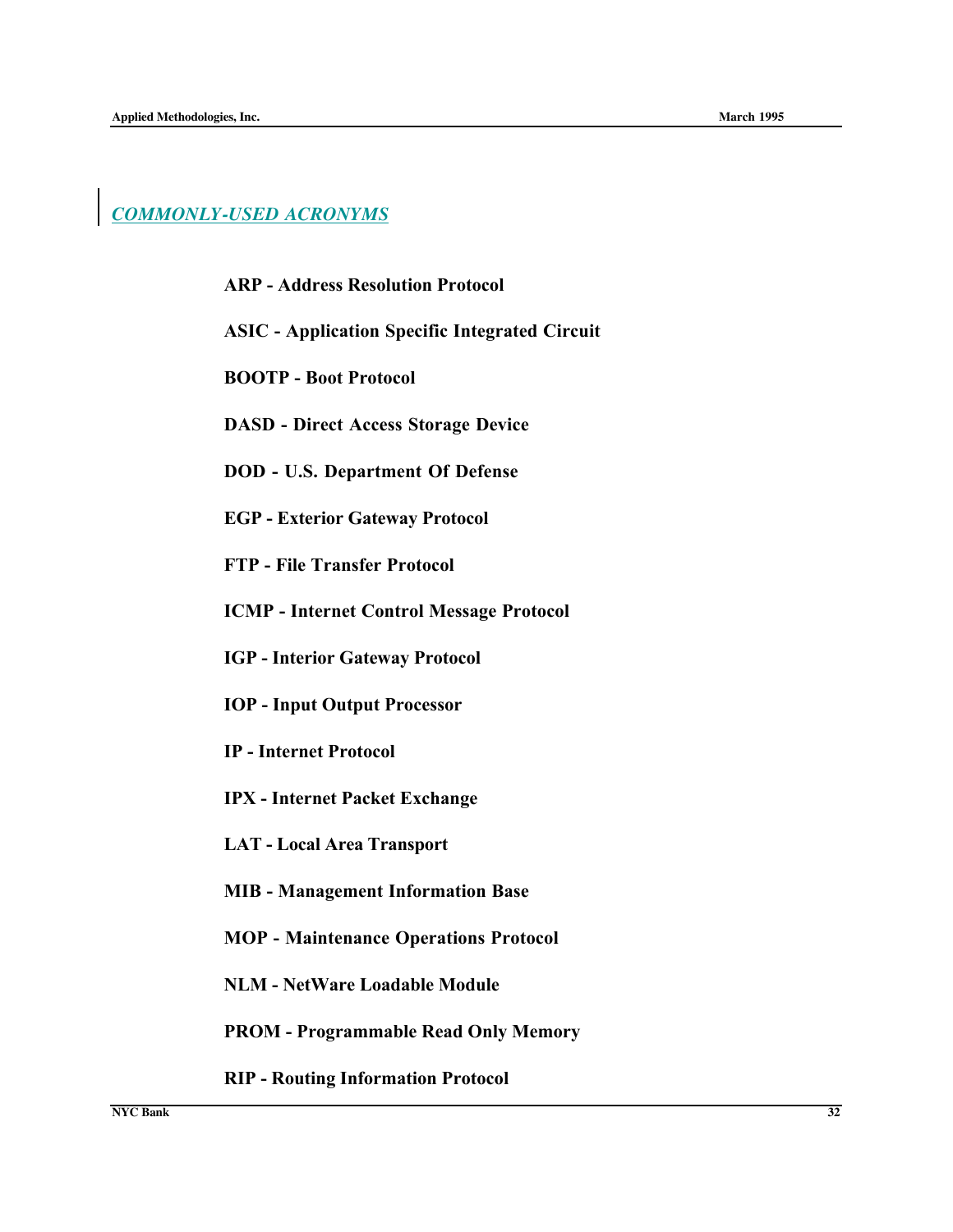SAP - Service Access Point

## COMMONLY-USED ACRONYMS [Continued]

SNA - Systems Network Architecture

SMTP - Simple Mail Transfer Protocol

WAN - Wide Area Network

SNMP - Simple Network Management Protocol

TCP/IP - Transmission Control Protocol/Internet Protocol

TFPT - Trivial File Transfer Protocol

UDP - User Datagram Protocol